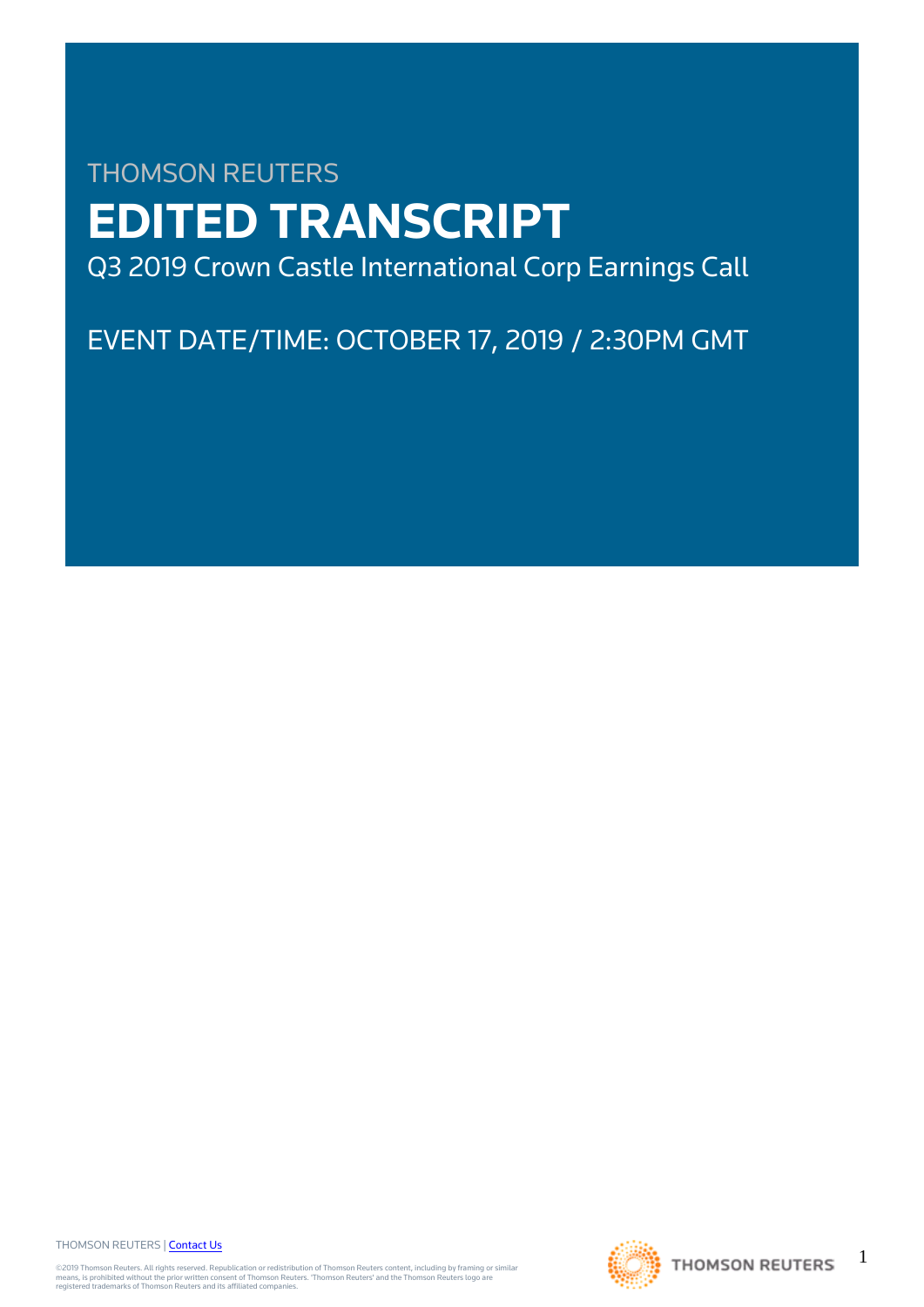#### **CORPORATE PARTICIPANTS**

**Benjamin Raymond Lowe** Crown Castle International Corp. (REIT) - VP of Corporate Finance **Daniel K. Schlanger** Crown Castle International Corp. (REIT) - CFO, Senior VP & Treasurer **Jay A. Brown** Crown Castle International Corp. (REIT) - President, CEO & Director

## **CONFERENCE CALL PARTICIPANTS**

**Batya Levi** UBS Investment Bank, Research Division - Executive Director and Research Analyst **Brandon Lee Nispel** KeyBanc Capital Markets Inc., Research Division - Research Analyst **David William Barden** BofA Merrill Lynch, Research Division - MD **Jonathan Atkin** RBC Capital Markets, LLC, Research Division - MD and Senior Analyst **Jonathan David Charbonneau** Cowen and Company, LLC, Research Division - VP **Michael Rollins** Citigroup Inc, Research Division - MD and U.S. Telecoms Analyst **Nicholas Ralph Del Deo** MoffettNathanson LLC - Analyst **Richard Hamilton Prentiss** Raymond James & Associates, Inc., Research Division - Head of Telecommunication Services Equity Research **Robert Ari Gutman** Guggenheim Securities, LLC, Research Division - Senior Analyst **Simon William Flannery** Morgan Stanley, Research Division - MD **Spencer Harris Kurn** New Street Research LLP - Analyst of Towers and Infrastructure **Timothy Kelly Horan** Oppenheimer & Co. Inc., Research Division - MD and Senior Analyst **Yong Choe** JP Morgan Chase & Co, Research Division - VP in Equity Research

## **PRESENTATION**

## **Operator**

Good day, and welcome to the Crown Castle Q3 2019 Earnings Call. Today's conference is being recorded.

At this time, I would like to turn the conference over to Ben Lowe. Please go ahead, sir.

## **Benjamin Raymond Lowe Crown Castle International Corp. (REIT) - VP of Corporate Finance**

Great. Thank you, Samantha, and good morning, everyone. Thank you for joining us today as we review our third quarter 2019 results. With me on the call this morning are Jay Brown, Crown Castle's Chief Executive Officer; and Dan Schlanger, Crown Castle's Chief Financial Officer. To aid the discussion, we have posted supplemental materials in the Investors section of our website at crowncastle.com that we'll refer to throughout the call this morning.

This conference call will contain forward-looking statements, which are subject to certain risks, uncertainties and assumptions, and actual results may vary materially from those expected. Information about potential factors which could affect our results is available in the press release and the Risk Factors sections of the company's SEC filings. Our statements are made as of today, October '17, 2019, and we assume no obligation to update any forward-looking statements. In addition, today's call includes discussions of certain non-GAAP financial measures. Tables reconciling these non-GAAP financial measures are available in the supplemental information package in the Investors section of the company's website at crowncastle.com.

## So with that, let me turn the call over to Jay.

## **Jay A. Brown Crown Castle International Corp. (REIT) - President, CEO & Director**

Thanks, Ben, and good morning, everyone. We delivered another quarter of strong financial results that reflect the significant demand we are seeing for our shared infrastructure assets. I believe our strategy, an unmatched portfolio of 40,000 towers and 75,000 route miles of fiber concentrated in the top U.S. markets, has positioned Crown Castle to generate growth and cash flows and dividends both in the near term and for years to come. Steady execution against this strategy is resulting in consistent dividend growth as we increased our annualized common stock dividend by 7% to \$4.80 per share, in line with what we believe our AFFO per share growth will be in 2020.

Over the last 5 years, and inclusive of the increase we announced yesterday, we have grown the dividend at a compounded annual growth rate of approximately 8% while investing heavily in assets that we believe will generate significant growth over the long term.

# THOMSON REUTERS | [Contact Us](https://my.thomsonreuters.com/ContactUsNew)

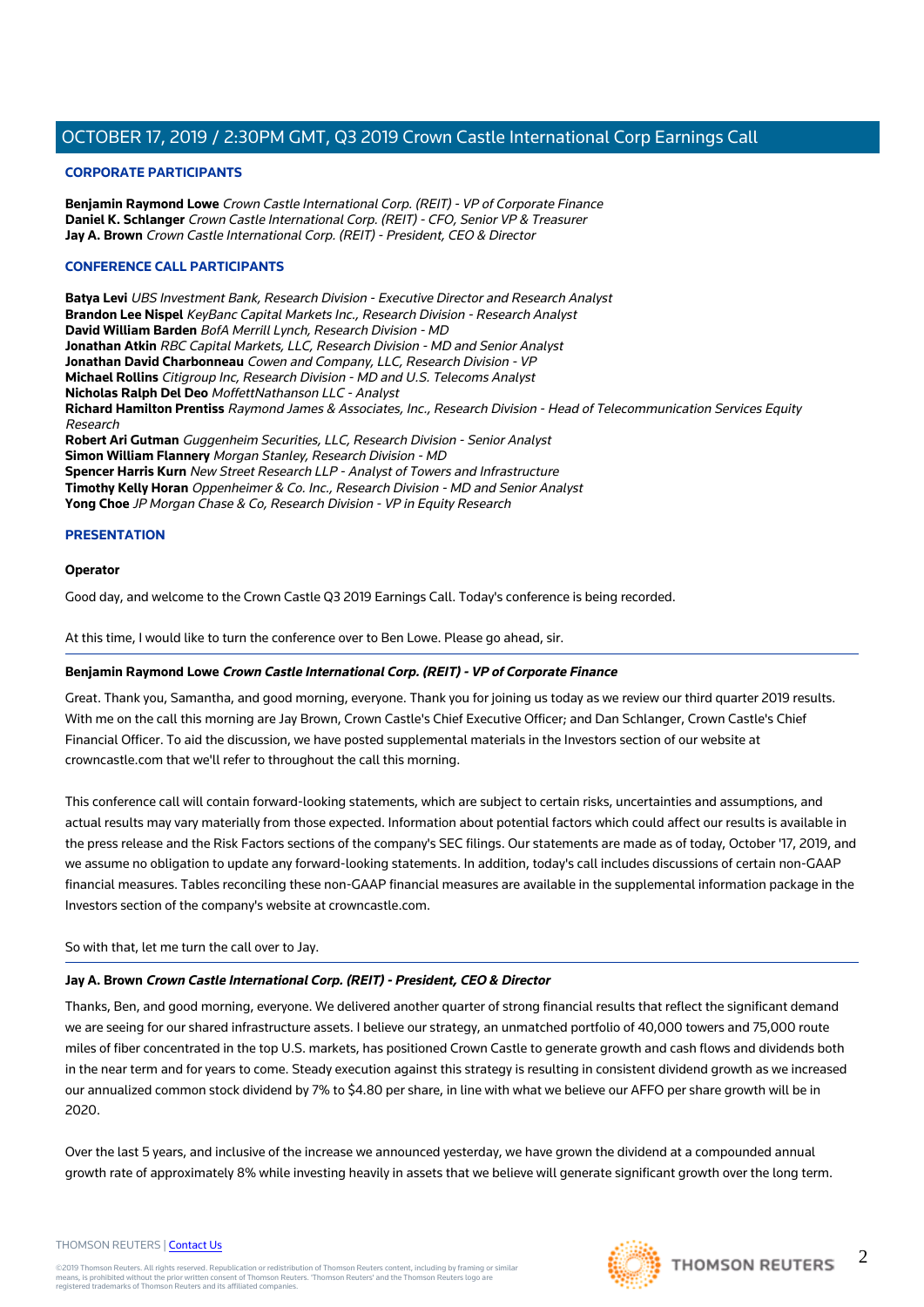Dan will discuss the results for the quarter and the full year 2020 outlook in a bit more detail, so I want to focus my comments this morning on 2 key points. First, new leasing activity across our business is expected to be higher in 2020 than in 2019, including activity in our tower business remaining at the highest level in more than a decade. And second, I'm excited about the long runway of growth for Crown Castle as 4G investment remains robust and the deployment of 5G is just getting started.

On the first point, in 2019, we are seeing a significant acceleration in tower leasing as our customers add capacity to their wireless networks in response to the rapid growth in mobile data traffic. The current demand environment is largely tied to our customers investing heavily in their 4G networks to keep pace with 30% to 40% annual data demand growth. As you can see in our outlook for 2020, we expect the elevated level of tower leasing to continue into next year.

As 5G becomes a reality and wireless networks expand from connecting everyone to connecting everything, we believe new use cases will develop that will generate significant long-term demand for our infrastructure with towers remaining at the core of the wireless networks.

As I think back on my time at Crown Castle over the last 20-plus years, there have been significant advances in the broader wireless industry like the rapid deployment of technology that has taken us from tracking mobile penetration rates and voice minutes with 1G to the current 4G unlimited data plans that feed a seemingly insatiable demand for data from consumers. And now the industry is in the beginning stages of what is likely to be the next decade-long investment cycle with the deployment of 5G, which brings with it the promise of a step function change in the role that wireless networks will play in supporting the digital economy going forward.

While technologies have changed, there has been one constant: the significant and sustained demand for tower assets in the U.S. This steady growth has been driven by increased data traffic and investment to maintain and improve the wireless user experience. With continued strong data growth, we believe the carriers will respond to pressure on their networks as they have over the last couple of decades by leasing access to our infrastructure.

In addition, future networks will need to be significantly more dense than current infrastructure can handle, which brings me to my second point. I see a long runway of growth in front of Crown Castle as our customers continue to invest heavily in their 4G networks to keep pace with data demand growth from existing technologies, while the deployment of 5G is just getting started.

We are at the very beginning of what the World Economic Forum has deemed the fourth Industrial Revolution. The first used water and steam power to mechanize production. The second used electric power to create mass production. The third used electronics and information technology to automate production. And the fourth will be the digital revolution that leads to long-term gains in efficiencies and productivity and impacts almost every person and every industry. The fourth Industrial Revolution is closely tied to the deployment of 5G, which will allow for billions of devices to be connected and communicating in real-time. This level of connectivity is unprecedented and will require a network that is denser and closer to end users than has ever been the case.

We saw this change in network architecture begin with 4G, driving us to expand our shared infrastructure beyond towers and build the leading industry small cell business in the U.S. We believe creating this unique portfolio has increased our opportunity to deliver long-term growth and dividends per share by tapping into the same underlying demand trends that make U.S. towers so valuable. The extension of our strategy utilizes the same playbook we used with towers by sharing the asset across multiple customers. In the case of small cells, fiber is the critical shared asset. We have rapidly scaled our small cell business to where we are today with 70,000 small cells on air or under construction, and we believe we are still in the very early innings.

According to CTIA, the number of small cells deployed in the U.S. is expected to increase nearly tenfold from 85,000 at the end of last year to 800,000 by 2026. Against that backdrop, we see tremendous opportunity to increase the returns on our fiber investments over time by adding new small cell tenants to existing fiber networks as we're doing today. We also see a path to further improve our small cell returns by sharing the fiber assets across a larger addressable market of customers that require high bandwidth connectivity including large enterprises, healthcare institutions and government agencies.

When I look at the entire opportunity in front of us, I see we are generating a 9% recurring yield on the \$37 billion of capital that is



## THOMSON REUTERS | [Contact Us](https://my.thomsonreuters.com/ContactUsNew)

©2019 Thomson Reuters. All rights reserved. Republication or redistribution of Thomson Reuters content, including by framing or similar<br>means, is prohibited without the prior written consent of Thomson Reuters. "Thomson Re

3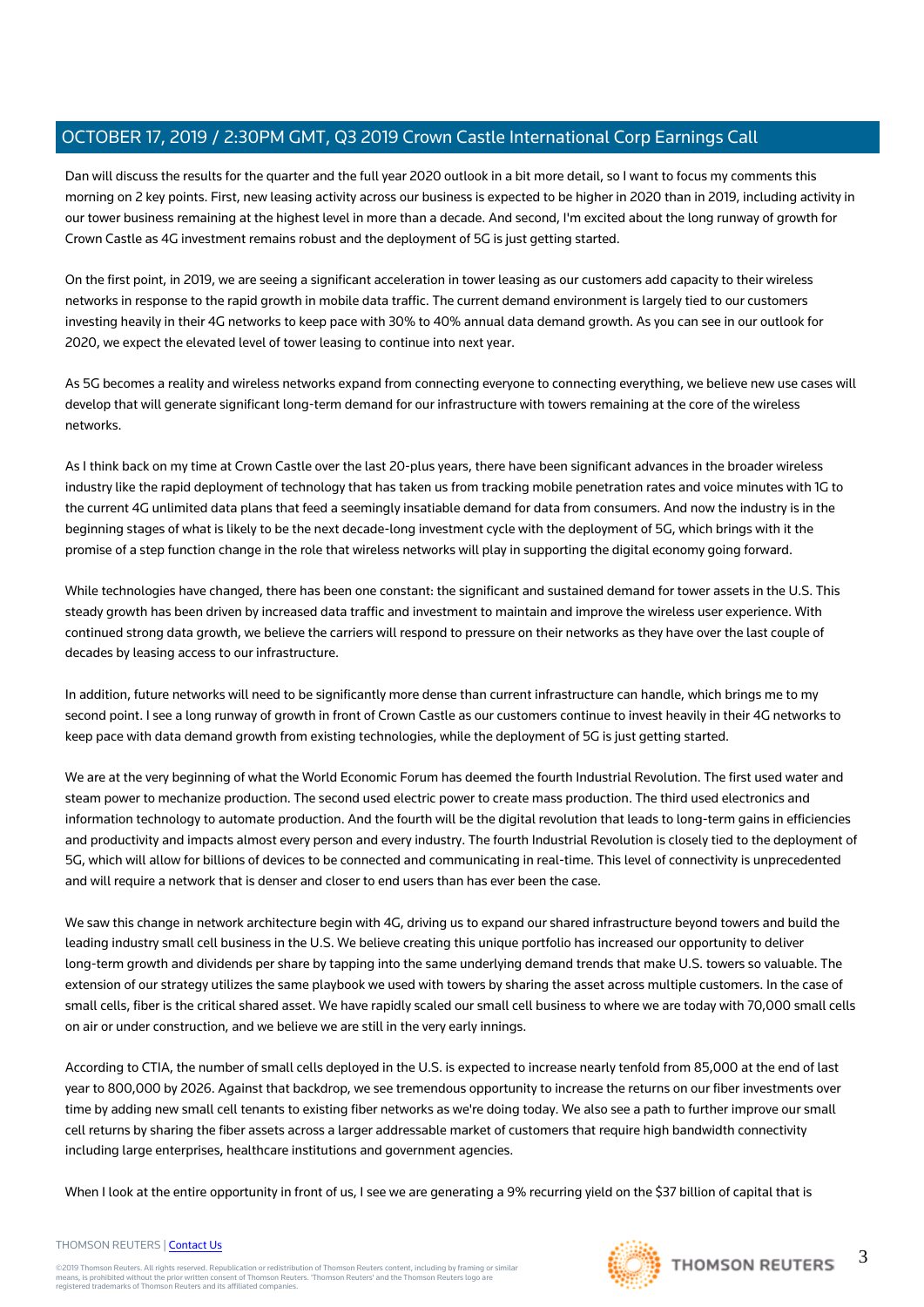invested across our 40,000 towers and 75,000 route miles of fiber. With the lease that we have driven over the past 2 decades, we are now just over 2 tenants on average per tower. In a similar vein, with an average investment age of just 3 years, we have less than a small cell -- 1 small cell tenant equivalent across our fiber networks, giving us a long runway of growth as we have significant capacity to add more tenants to our assets over time.

So to wrap up, the growth we are seeing in our business reflects the positive underlying fundamentals driving demand for our infrastructure, including the continued growth in mobile data on existing 4G networks and the early stages of our customers' developing 5G networks.

With our unmatched asset base and expertise operating in the best market in the world for communications infrastructure ownership, I believe Crown Castle is in a great position to capture these substantial long-term opportunities and consistently return capital to shareholders through a high-quality dividend that we expect to grow 7% to 8% annually.

And with that, I'll turn the call over to Dan.

## **Daniel K. Schlanger Crown Castle International Corp. (REIT) - CFO, Senior VP & Treasurer**

Thanks, Jay. Good morning, everyone. As Jay mentioned, we delivered another great quarter results that sets us up to finish 2019 on a strong note and provides a solid foundation for 2020. Our third quarter results were positively impacted by higher services contribution and lower sustaining capital expenditures than we had expected, though this is just timing related, so our full year expectations for both remain unchanged.

During the third quarter, we also continued to improve our financial flexibility by taking advantage of favorable market conditions to proactively lock-in attractive long-term interest rates and extend the weighted average maturity of our outstanding debt to nearly 7 years. We finished the quarter with leverage 5x debt to EBITDA, which is consistent with our investment-grade credit profile.

Turning to our full year 2019 and 2020 outlook on Slide 5 of the presentation. There are a few items I would like to highlight. First, the 2019 outlook remains unchanged from our prior outlook. Second, the 2020 outlook assumes the proposed merger between T-Mobile and Sprint closes prior to the end of the first quarter 2020. And lastly, in 2020, relative to 2019, we expect a similar contribution of growth from towers, a consistent number of small cells deployments with approximately 10,000 nodes constructed and consistent contribution to growth from fiber solutions.

Also, please note the 2020 outlook reflects the impact of the mandatory conversion of preferred stock that we anticipate occurring in August 2020. The conversion will increase the diluted weighted average common shares outstanding for 2020 by approximately 6 million shares and reduce preferred stock dividends paid by approximately \$28 million when compared to 2019. In addition, we increased our annualized common stock dividends by -- per share by 7% from \$4.50 per share to \$4.80, tracking the expected growth in AFFO per share.

Moving to Slide 6. We expect approximately \$245 million of growth in site rental revenues from 2019 to 2020 at the midpoints, consisting of \$285 million of organic contribution to site rental revenues offset by a change in straight-lined revenues for approximately \$40 million. With these expectations, we anticipate consolidated contributions -- organic contribution to site rental revenues of approximately 6% in 2020 consisting of: 5% organic growth from towers, inclusive of 3% contribution from escalators offset by 2% churn; 15% organic growth in our small cell business inclusive of 1.5% contribution from escalators offset by 1% churn; and 3% organic growth from our fiber solutions inclusive of 9% churns and no contribution from escalators. As it relates to the expected tower churn in 2020, the 2% remains at the high end of our long-term 1% to 2% range as the last of the acquired network churn is expected to occur in late 2019 having an impact on 2020 financial results.

Turning to Slide 7. I would like to briefly walk through the expected AFFO growth from 2019 to 2020 of approximately \$210 million at the midpoint of outlook. The growth is primarily driven by the organic contribution to site rental revenues growth of approximately \$285 million at the midpoints, which is partially offset by an approximately \$90 million increase in [classic] -- cash expenses. This increase in expenses is a combination of the typical cost escalations in our business, including lease escalations and cost-of-living adjustments and

#### THOMSON REUTERS | [Contact Us](https://my.thomsonreuters.com/ContactUsNew)

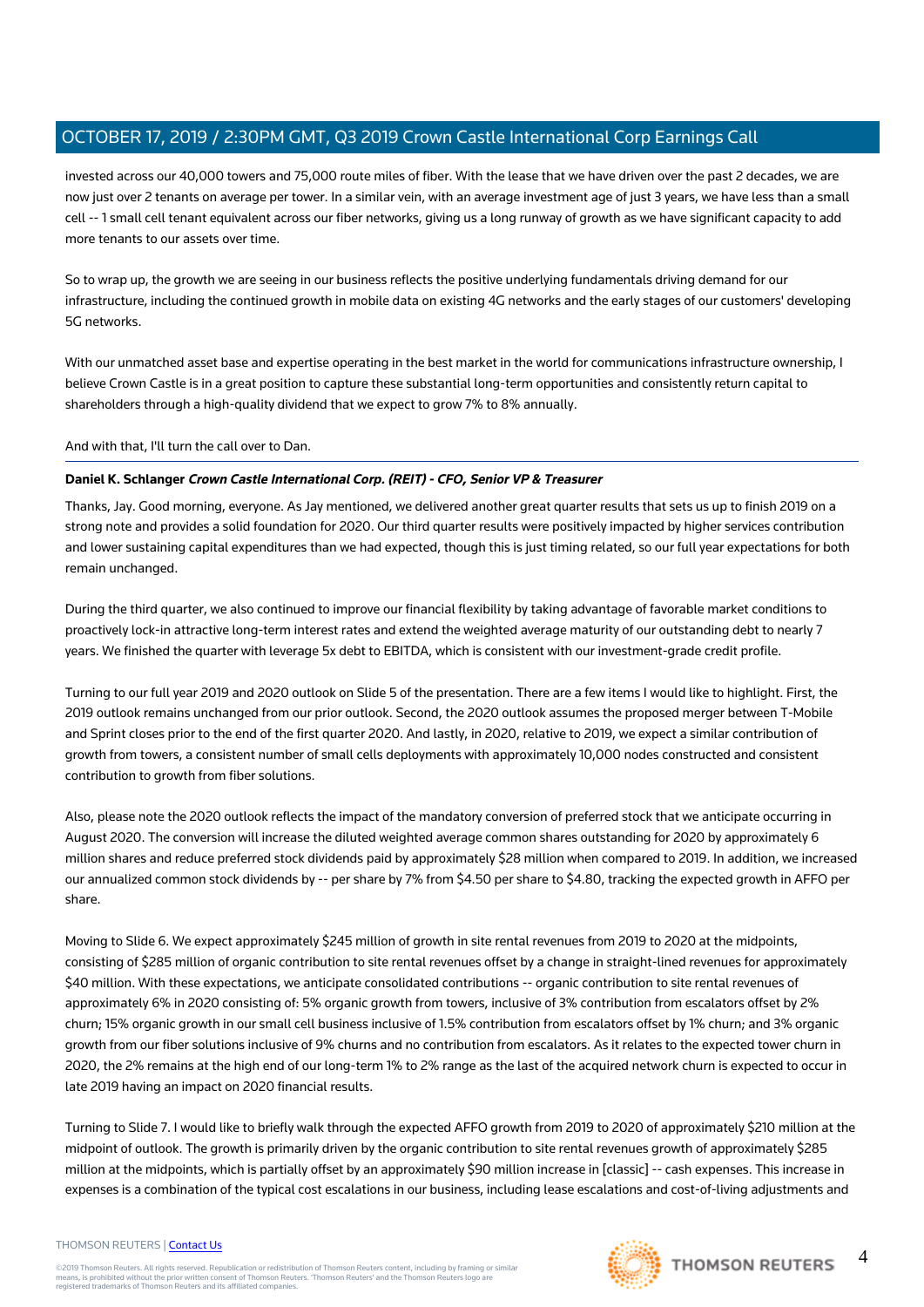the direct expenses associated with new leasing activity. The balance of the changes relates to the expected contribution from network services and other items that are primarily related to changes in financing costs.

To support this growth, we expect our overall discretionary capital expenditures in 2020 to be around \$1.7 billion or around \$1.3 billion net of capital contributions from our customers. Based on our expected cash flow growth and the incremental leverage capacity that growth will generate, we believe we can finance this level of spending without issuing equity.

In closing, we're excited about the positive growth trends driving demand for our tower and fiber assets. Looking forward, we believe we're in a great position to continue delivering on our annual dividend growth target of 7% to 8% while at the same time making significant investments in our business that we believe will generate attractive long-term returns and support future growth.

Before taking questions, I want to address one other item. As you saw in our 8-K filed yesterday, we received a subpoena from the SEC in September requesting certain documents from 2015 through the present primarily related to our capitalization and expense policies for tenant upgrades and installations in our services business. Additionally, we have previously provided information to the SEC relating to certain of our service-related vendor transactions, which are not material in amount. The subpoena requires us to produce certain documents, but is not a finding that any violation of law has occurred. We believe our long-standing capitalization and expense policies are appropriate and we will, of course, cooperative fully with the SEC including a connection with their review of those policies.

With that, Samantha, I'd like to open the call to questions.

## **QUESTIONS AND ANSWERS**

## **Operator**

(Operator Instructions) Our first question will come from Simon Flannery from Morgan Stanley.

## **Simon William Flannery Morgan Stanley, Research Division - MD**

So just following up on the SEC, do you have any sense on timing of when you've got to get back to them and when you might hear some more clarity around what exactly they're looking for here?

And then on the outlook for next year, you talked about this small cell business being similar to this year. Any more clarity around your ability maybe to revisit an acceleration? Clear up some of the zoning and other issues to get -- if it's not next year, at least in the other years to get back to that sort of 15,000-type number over time?

## **Jay A. Brown Crown Castle International Corp. (REIT) - President, CEO & Director**

Sure. Good morning, Simon. On your first question, we don't have any indication of timing. So as Dan mentioned, we'll fully cooperate with the request that have been made of us. And we'll work through the process as appropriate.

On the second question around small cells, we do think, as we talked about extensively on the last quarter call, we're seeing a meaningful amount of delays from both municipalities and utilities in certain jurisdictions around the country where we're trying to deploy small cells, which has caused the timeline, expected timeline, to extend from what we had previously seen around 18 to 24 months to now a range of about 18 to 36 months. And we're working that on a number of different fronts in terms of trying to come up with [a stall] on how do we do that more quickly and work through the process more quickly with municipalities and utilities.

But I don't have, at this point, any update or more positive perspective. I think we still believed, as we sit here today, that the timeline's going to be 18 to 36 months. And the activity that we're giving for 2020 on the call this morning, reflects that time line of 18 to 36 months. And to the extent that we do have some breakthroughs on that front, we'll certainly update you.

## **Simon William Flannery Morgan Stanley, Research Division - MD**

Great. And [any channel for the] backlog [here]?

#### THOMSON REUTERS | [Contact Us](https://my.thomsonreuters.com/ContactUsNew)

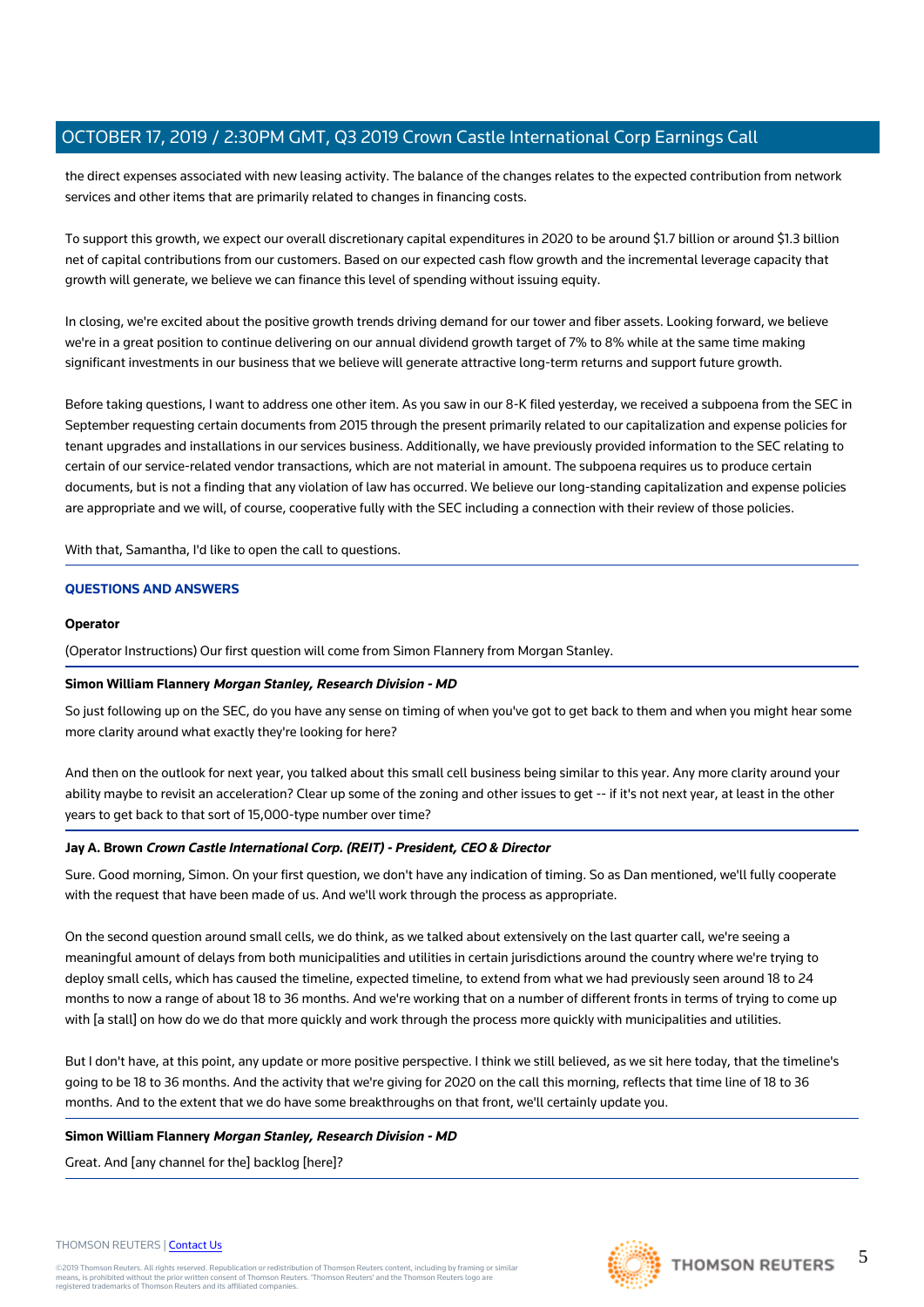## **Jay A. Brown Crown Castle International Corp. (REIT) - President, CEO & Director**

Now on the backlog, we did -- as we talked about, that's up to 70,000 small cells on the backlog. So we put about 2,500 on roughly during the third quarter. And then, we took on some new orders so the total pipeline and constructed small cell nodes went from 65,000 to 75,000 from second to third quarter of this year.

## **Daniel K. Schlanger Crown Castle International Corp. (REIT) - CFO, Senior VP & Treasurer**

Yes. Just to be clear, that number is 70,000 of the ones that are on air and under development, which is around 40,000 on air and 30,000 under development; which, as Jay mentioned, you can see that we added both of those numbers in the quarter. So we had some bookings in the quarter that I think are indicative of what Jay was talking about earlier, which -- looking at the big picture of all of this, it does feel like -- and we're a little frustrated about it too, it's taking longer to put these on air than we would have anticipated it at this point.

But we're really in the early innings of this whole rollout of small cells and really haven't gotten into 5G. So what we're looking at is how can we make this business sustainable and scale it, because we believe the activity levels are there and will continue to grow. And we think we're making progress on that front. But as Jay mentioned, there are going to be some hurdles we need to get over and we're working really hard to get over them.

## **Operator**

Our next question will come from Philip Cusick with JPMorgan.

## **Yong Choe JP Morgan Chase & Co, Research Division - VP in Equity Research**

This is Richard for Phil. Wondering if we could get an update on your current thoughts around incremental opportunities around data centers or towers or nodes? And along with that, alternative connectivity solutions, such as directly connecting Crown at One Wilshire to other networks so bypassing meet-me rooms.

## **Jay A. Brown Crown Castle International Corp. (REIT) - President, CEO & Director**

Yes. I think at this point, the strategy that we've undertaken is the core of our focus. So we're focused on the components of the network related to towers and fiber, particularly around small cells. We think that the vast majority of the opportunity is going to lie in those 2 areas as the world goes through what I talked about in terms of the fourth Industrial Revolution. We have -- as you know, we've made some investments around edge data centers in Vapor, and we're continuing to watch that space. We think there's opportunity not only to create potentially a lease-up business by utilizing the space at the very edge of the network, which we would have as a result of our investments in small cells and towers, but it also gives us a perspective of kind of where the world is going.

So at this point, I really don't see data centers playing a significant role in our long-term strategy. We think the opportunity for us really relies around towers and then the use of the fiber for small cells, and then utilizing that same asset for -- as I mentioned in my comments, for other customers like hospitals and universities and other users that need high bandwidth fiber.

## **Operator**

Our next question will come from David Barden with Bank of America.

## **David William Barden BofA Merrill Lynch, Research Division - MD**

I've got a few, but I guess the first one would be on the Sprint T-Mobile merger assumption. Could you kind of talk us through how you landed on choosing to assume they close in the first quarter? And kind of what does it contribute to the guide incrementally if it didn't happen at that quarter or happen at all?

## **Jay A. Brown Crown Castle International Corp. (REIT) - President, CEO & Director**

Sure. I think we needed to make an assumption, obviously, as we went through the guidance portion and based on the approvals of the DOJ and the FCC of the transaction, we believe the industry is operating under the assumption that the deal is going to close in the first quarter of next year.

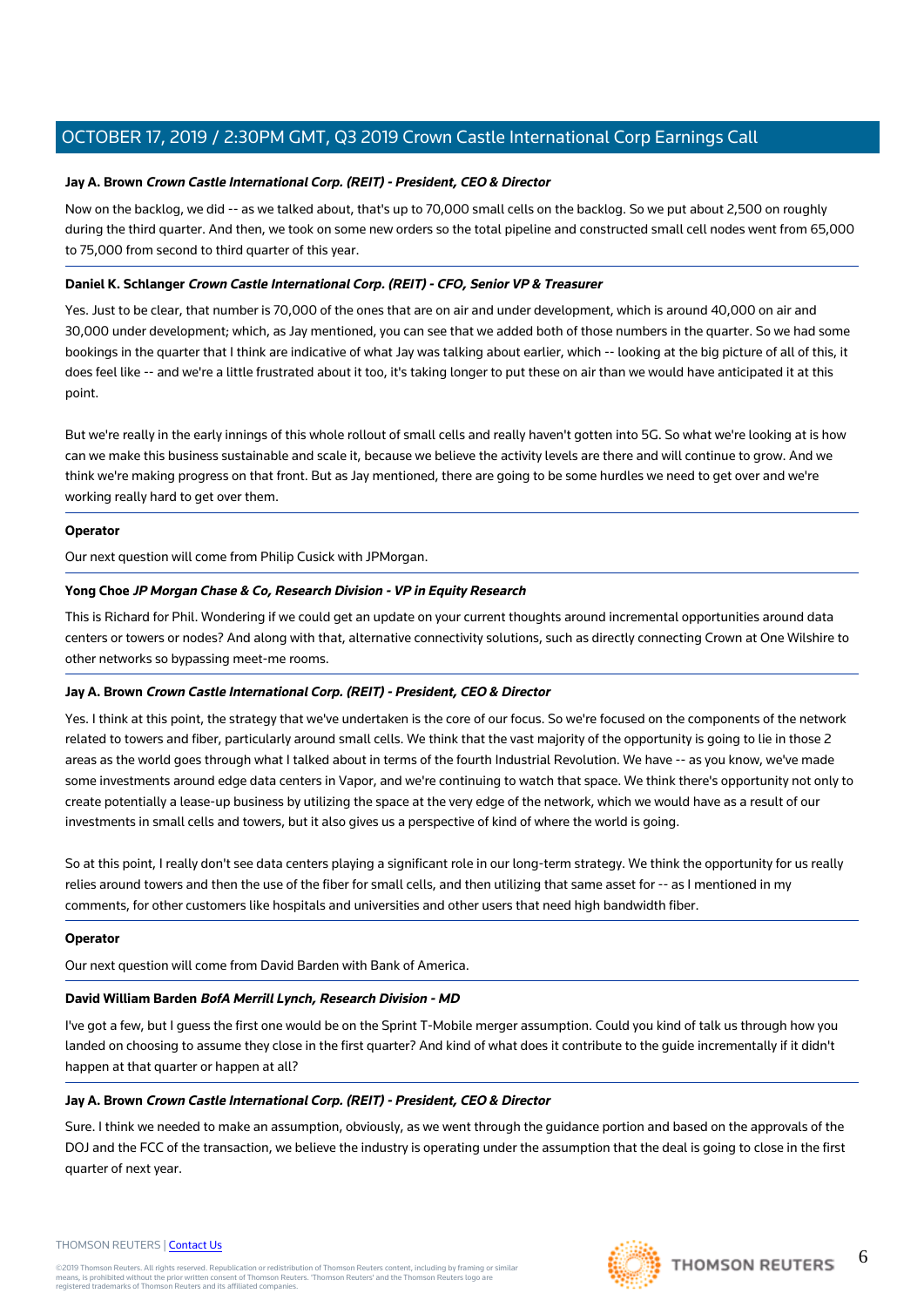I think as we think about the business and as we sit down to do the outlook each year in October for the following year, I think it's important to keep in context how our business operates and how it works. We oftentimes talk about how few inflection points we have in the business. And the reason for that is because how -- because of the amount of visibility that we gain into the business.

If we think about the 2020 outlook and talk specifically about kind of the leasing component of that, it's a combination of 3 components as we sit down and try to figure out what we're going to do for the year. One, it would be the leases that have commenced during 2019 that are contributing to our results in calendar year 2019 but didn't contribute to the full year of 2019. So as we go over into 2020, we get a full 12-months contribution from all of those leases that were signed and commenced during calendar year 2019. That adds to growth.

The second component would be leases that we signed during 2019 but they won't actually turn on until 2020. So those leases are committed. They're signed, we know when they're going on air roughly. And that would be the second component of our -- of how we lay out the outlook.

And then the third component and the smallest component of the contribution to growth in a given year is the leases that we'll sign in the next calendar year, in the year that we're giving guide to. And some component of those leases that are signed next year, those will commence in the second half, in all likelihood, towards the second half of next year. That's a relatively small component of the guidance.

So one of the things that we used to say, and we haven't talked about it in a long time but it's still true, in any given year, when we get to this point of thinking about the next year of our guide around site rental revenue growth, a very significant percentage of the 6% growth that Dan was speaking about in his comments, we already have visibility to. And in many cases, more than half of that is probably already signed by customers or is already producing revenue in our statements today, and we'll get the benefit of the full year of it next year.

So that's on the site rental side. And then on the services side, as we start to think about it, there's 2 components of the services business. There's the installation component where we're project managing the work for carriers. And that benefits from all of the leases that have been signed in this year that will get installed next year and then some component of what gets done in 2020 that we don't have visibility to yet but leases that we think we'll sign. And then the last component would be around preconstruction work that we do, or what we often call, site development services. And that is pre-work that's done. So we would be doing the site development services today for leases that are going to go on in 2020. And then we'll do some work in 2020 for preconstruction work, but construction work won't even be done until 2021. So when we look at all of those elements, it gives us a tremendous amount of visibility into the business, which is why we guide in October of every year for the next calendar year because significant portions of it are known today.

So -- and I know you asked specifically about how we think about Sprint T-Mobile. Dave, you've followed us for a long time, so you know we don't like to talk about specific customers and don't want to do that on the call.

But that's how we've built up our outlook in any given year, and we did that consistently for 2020 as to what we've done in prior years. And then to put a finer point on it, we thought for sure someone would ask us what did we do with the Sprint T-Mobile merger? And so the assumption that we made was that it goes on in the first quarter.

But I think the explanation, more broadly, of how we think about the outlook and what drives that outlook should help folks understand kind of the visibility that we have towards that outlook. And then to the extent that there's a development broader in the space that changes -- forces us to need to change the assumption that we've made here, we're happy to come back and give you that update to our outlook when it occurs or when a certain development necessitates us revisiting our assumption.

## **Daniel K. Schlanger Crown Castle International Corp. (REIT) - CFO, Senior VP & Treasurer**

Just to add one point of clarity to that, David, is that, as Jay mentioned, the 3 components that can add to new leasing activity in the subsequent year that we're giving guidance for, and that last one he talked about, the leases that we would sign in the year and put on in the year that would impact the financial statements in '20, that's the smallest piece. And that's what we would be talking about if there



7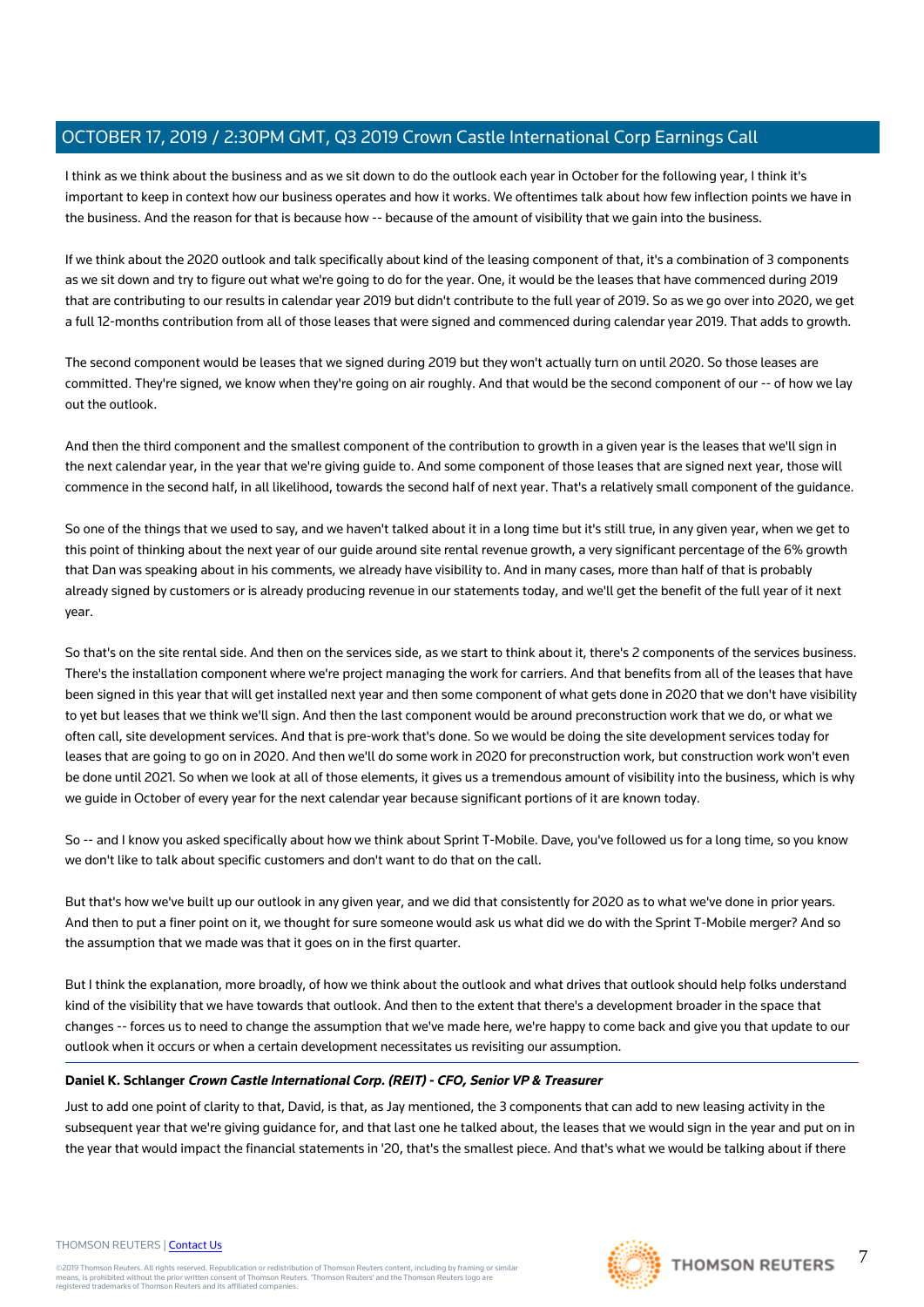were a significant change in either the timing or outcome of the T-Mobile and Sprint merger. It's what we would be signing next year and would go on air next year. So that's the -- like you said, it's a smaller portion of what could impact new leasing activity from the tower side.

## **David William Barden BofA Merrill Lynch, Research Division - MD**

Awesome. And I guess maybe a second question would be just on the small cell lease-up side. So you've been talking about kind of 2019 and 2020 kind of looking roughly similar in terms of node deployments, presumably, and then the lease-up in revenue terms is also pretty similar. I was wondering why the leasing incremental revenue on the small cell business wouldn't be higher because if you're going to deploy the same amount this year as you did last year, but you've got the opportunity to lease up last year's systems for incremental tenants, we should be seeing kind of a revenue acceleration in dollar terms rather than flat. Is there something I'm missing in that equation?

## **Daniel K. Schlanger Crown Castle International Corp. (REIT) - CFO, Senior VP & Treasurer**

I don't think you're missing anything in the equation, David. I think what is happening is the timing of the new nodes going on air in 2020 is back-end loaded, which results in not having as much contribution to the new leasing activity in the year. But we believe that, that will over time, come into play.

## **Operator**

Our next question will come from Jonathan Atkin with RBC Capital Markets.

## **Jonathan Atkin RBC Capital Markets, LLC, Research Division - MD and Senior Analyst**

A couple of questions. So as you laid out the components of guidance for 2020 in the different buckets, where do MLAs play a role? Is that strictly in the escalator? Or is there a portion of that in leasing?

And then related to guidance and David Barden's question, I guess just to kind of put a finer point on it, you do -- it sounds like you do assume some modest amount of integration-related CapEx in 2020. Is that correct?

## **Jay A. Brown Crown Castle International Corp. (REIT) - President, CEO & Director**

On the MLAs component, and this -- I know you know this, Jonathan, but just for the broader audience, oftentimes, the term MLAs is used to describe agreements that we strike with the customers where they make committed levels of activity to us. Oftentimes, those are over multi-year periods of time. We generally do not assume and have not assumed anything with regards to this outlook, with regards to new customer agreements in our outlook for 2020. So it's business as usual, if you will, in terms of how we're contracting with customers and the activity -- the activity that we've baked into that outlook.

I'm not sure I understand your question, the second one. Could you rephrase that or ask it in a different way?

## **Jonathan Atkin RBC Capital Markets, LLC, Research Division - MD and Senior Analyst**

Yes. Yes. If 2 carriers were to emerge before March of 2020, presumably they would embark on some integration-related CapEx that might lead to elevated amendment revenues, let's say, as one carrier deploys 2.5 and then the other deploys lower. Different spectrum is going to get cross-pollinated on to the different sets of assets. So that can lead to maybe a little bit of a higher pace of amendment revenues next year. So the question is, is that -- it sounds like that's contemplated in your guidance. But to Dan's comments, it's the smallest part of your guidance. Is that a fair characterization?

## **Jay A. Brown Crown Castle International Corp. (REIT) - President, CEO & Director**

Yes. I think obviously, as we noted, we are assuming that the T-Mobile Sprint merger happens in the first quarter. And I think broadly, the industry is working and thinking under that assumption.

The part that I would have, and I think consideration of this that's important is, in the activity cycle of the deployment of what's coming, and obviously when you listen to Sprint and T-Mobile talk about the rationale for the merger and you listen more broadly to all of the players in the space, the capital spending is going to start to transition here in the next 18 to 24 months from largely being focused on 4G

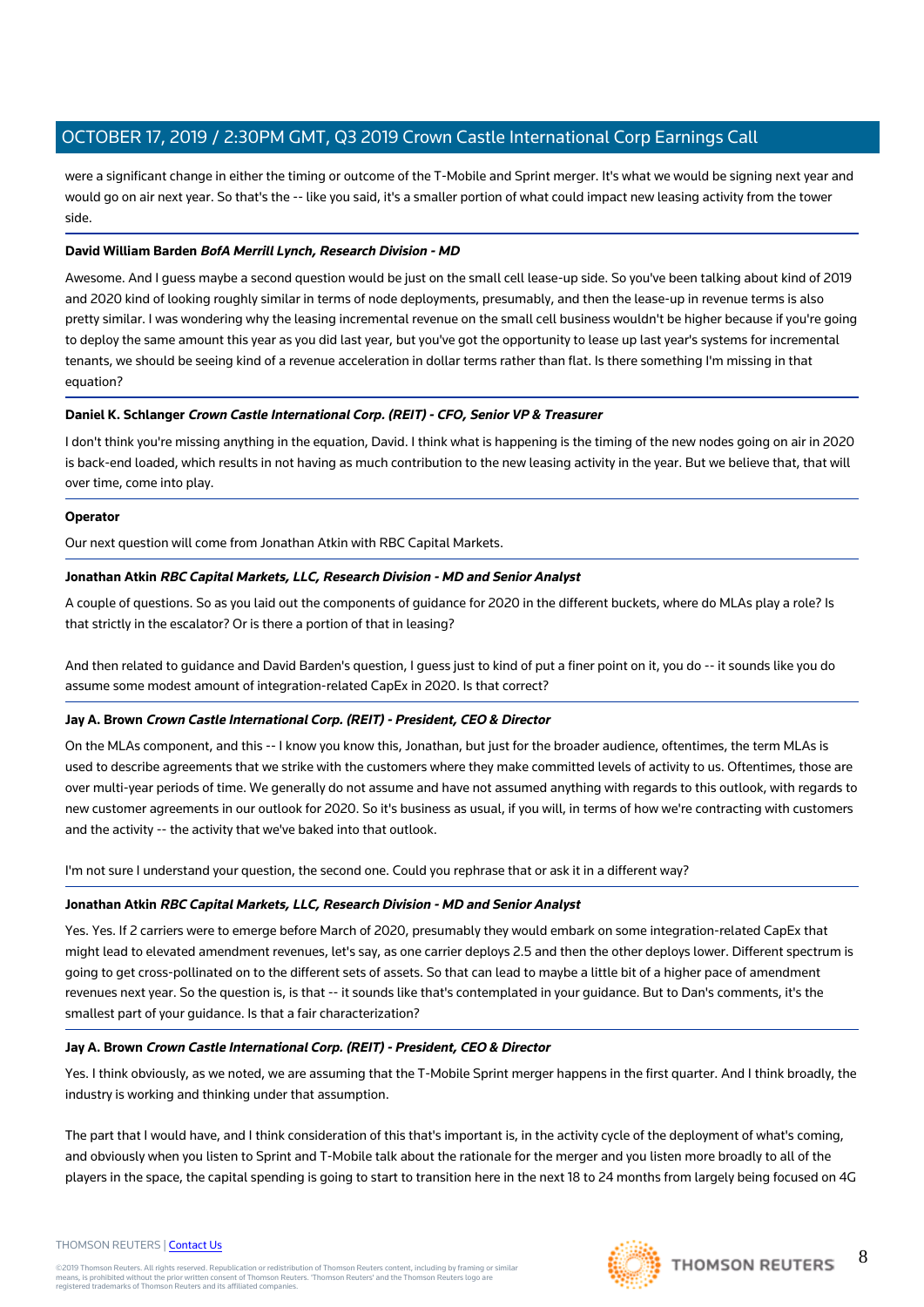to 5G. And those activities, while they will start in the next 18 to 24 months really in earnest, this is going to be a decade-long, we believe, investment cycle that we'll go through with the carriers. And trying to put a really fine point on which quarter that activity actually starts in and what the scale of that activity is, we have proven, I think, to ourselves over 20 years of trying to do this that it's nearly impossible for us to be that precise.

And so we generally talk about the business, think about the business, manage the business over kind of year -- year-plus cycles. And I think as we get into 5G, I think what you will hear us talk significantly about is that the wireless carriers will go out and touch the sites that they're on already and upgrade that technology towards 5G. And commensurate with that, some of the comments that I've made, I think you will also see them increase the density, particularly in the top 30 markets in the U.S., where there's greater density of users in order to provide 5G. And 5G is going to require a greater density of a network. We think, that will really benefit small cells.

And then the last phase of it will be a densification around the macro sites where you see carriers come back and trying to find opportunities to put in additional antennas and lines and macro sites that they're not on existing. So I do think -- to your point, I do think you're right, that we'll see in the early stages kind of an amendment activity to existing leases. But I think that's going to happen over a very, very long period of time, think decade, rather than trying to put a finer point on a quarterly outcome.

## **Jonathan Atkin RBC Capital Markets, LLC, Research Division - MD and Senior Analyst**

And then lastly, related to new business. There may be auctions that take place perhaps in the C-Band at some point in the first part of next year. And then unrelated to that, there'd be the sort of mandated fourth network that gets filled out as part of DOJ's approval of the deal. So I wondered how much or what are the timelines to sort of contemplate? And do we see any of that in 2020 around C-Band deployments and then maybe a mandated forced network deployment? Or was that not part of you are thinking when you -- with your initial outlook?

# **Jay A. Brown Crown Castle International Corp. (REIT) - President, CEO & Director**

I think as we think long term about the network, certainly, we would expect that the FCC will continue to go down the path of trying to make additional spectrum bands available. I think they have been really clear, and all of the research has shown that despite the significant amount of investment that's going to happen around densifying the networks, there's not enough capacity in the existing spectrum bands to meet the demand that's going to come both from consumers and industry around the deployment of 5G. So I think we will see the C-Band as an example of that.

I think there are multiple other examples that are being talked about in terms of coming to auction. But I think even beyond what's contemplated today, I think we're going to see over the next decade, additional spectrum bands freed up and come to market. And as those bands get freed up, the absolute best thing -- best place to be, as an infrastructure provider, is when there's a combination of new spectrum being deployed or a spectrum that has previously been fallow, and that ends up in the hands of a provider, whether that logo is known to us today or otherwise. And that, that provider then has either an incentive as mandated by the FCC to get it deployed, or has a business interest and economic desire to get that spectrum deployed. And when those 2 things come together, an opportunity to -- and capital to invest in the network along with new spectrum bands, that goes really well for our industry, and has for a long period of time.

As we contemplate the guidance that we're giving this morning, we're not assuming that there are additional spectrum bands that are given in the next 12 months. As we think about 2020 back to my earlier point around what contributes to that, that would really have to be known today and we would already have leases. To the extent that it was any of those things that I'm talking about now, that would be very small, and frankly, pretty much inconsequential to our guide. But I wouldn't dismiss that in terms of the long-term benefit that those things are going to bring to our business. We think those are significant. And if we really think about the upside from the investment that we've made around fiber and our long-standing assets that we have on towers, both of those assets are going to benefit significantly as additional spectrum bands are deployed over the long term.

## **Operator**

Our next question will come from Michael Rollins with Citigroup.



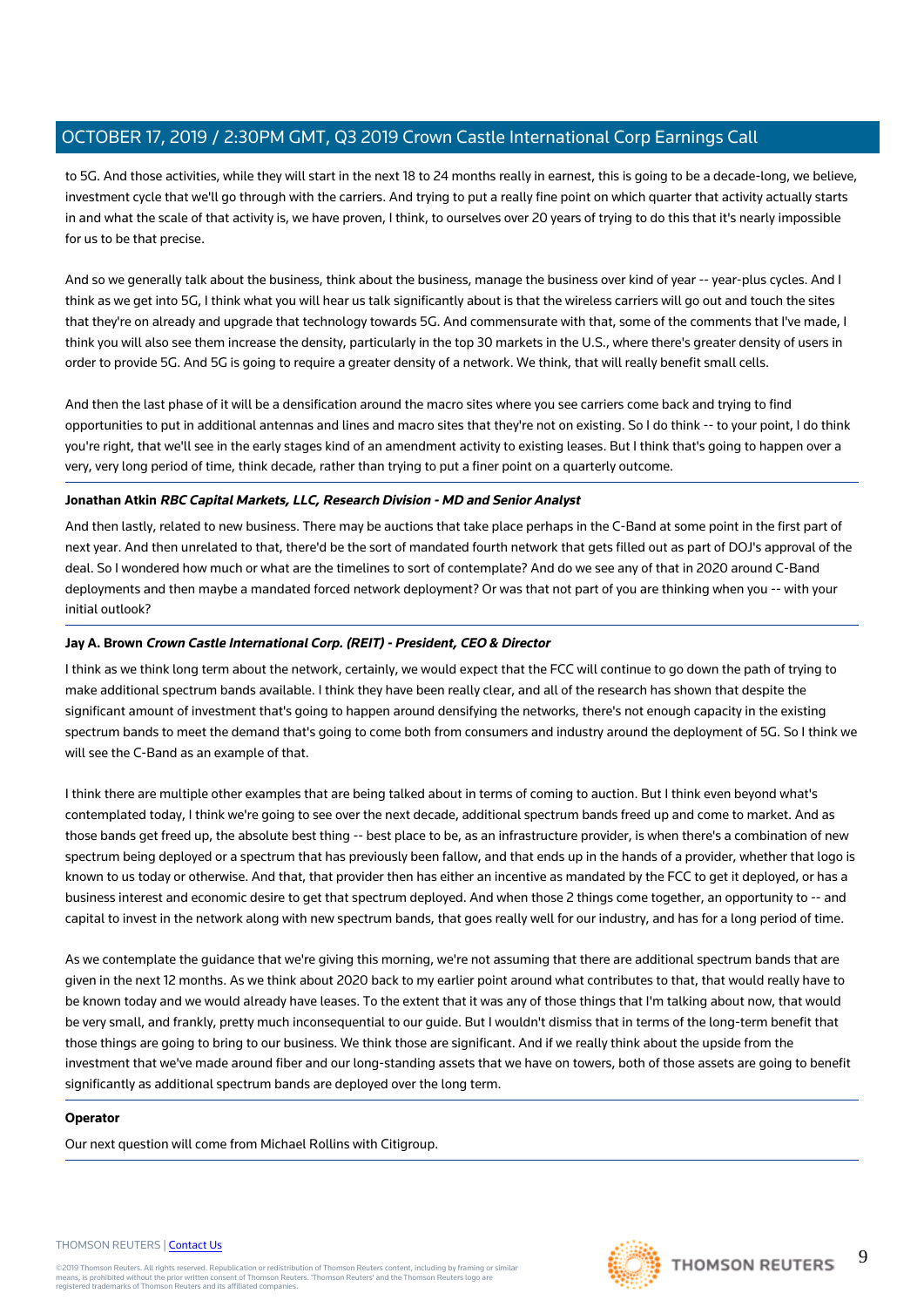#### **Michael Rollins Citigroup Inc, Research Division - MD and U.S. Telecoms Analyst**

Just going back to the FCC inquiry. Is the accounting that you used for tenant upgrade and installation similar or the same as your competitors? And do you know if they've also received a similar request?

And then, maybe just moving over to the network services business more broadly. How would you look at the potential for the gross profit that you're generating from that business to be similar or greater over time to the current level? And is there a framework that you use to sort of measure what that might look like relative to the underlying activity for leasing within the financials that you report?

## **Jay A. Brown Crown Castle International Corp. (REIT) - President, CEO & Director**

Sure. On your first question, I can't speak to the accounting of our peers, or whether or not they've received a letter.

On the second question around services gross profit over time, historically, this has basically tracked leasing activity in the tower business. The amount of services that we perform are really small outside of the tower business. So virtually, all of the gross profit that we have comes from the tower business. And as I mentioned in my earlier comments, there are 2 primary things that we do for the wireless carriers in the services business. And I'll do this sequentially, not in order of scale.

The first thing that we do for carriers would be what we would call site development services. Those would be things that are preconstruction. There are things like site acquisition, application fees and other things that we do prior to actually beginning the construction process for a new tenant. And whether that new tenant is an amendment to an existing lease or a brand-new installation on the tower, we will do some work for them preconstruction.

That represents -- I think in 2018, that represented about 40% roughly of the total services activity that we had. The 60%, which would be the second component of it, is the project management of actually installing their equipment on our sites. And in that regard, we're providing project management services to tenants as they're wanting to install the equipment, whether it's, again, amendments or brand-new leases.

There have been occasions over time where the growth in our gross profit has been a function of us capturing greater percentages of the activity. In periods where activity in towers was relatively light, if you go back historically, lighter than levels today, at times, people will come into that business and they would bid the price and the margins really tightly. And we'll walk away from some of that business because we just don't see margins in it. In periods of time where activity is more robust, there are times when we capture a higher, higher percentage of it. So it generally tracks activity but not perfectly.

And so if you look at the increase in services gross profit over the last several years, you can basically track that to our continued increase in activity around tower leasing activity. And as we've mentioned a couple of times this morning, we're -- in 2019, and we think we'll be again in 2020, in terms of tower leasing activity, we're at the highest level we've seen in more than a decade. And so our services business is obviously tracking with that.

#### **Michael Rollins Citigroup Inc, Research Division - MD and U.S. Telecoms Analyst**

And it just seems like in 2019, you may have gotten a little bit of a multiplier on the gross profit growth relative to the -- the gross profit growth in network services relative to the movement if we measure activity by just the internal leasing dollars. Is that fair? Or is there more to unpack to try to get at the change in activity relative to the change in gross profit?

#### **Jay A. Brown Crown Castle International Corp. (REIT) - President, CEO & Director**

Yes. There is a bit of -- that's why I made my comments about there -- it's not single dimension. We did benefit from 2018 into '19, we've captured a higher percentage of both preconstruction work as well as installation work. So we've grabbed some market share there during 2019 relative to 2018. So it's a combination of the activity and a little bit higher market share.

#### **Operator**

Our next question will come from Colby Synesael with Cowen and Company.



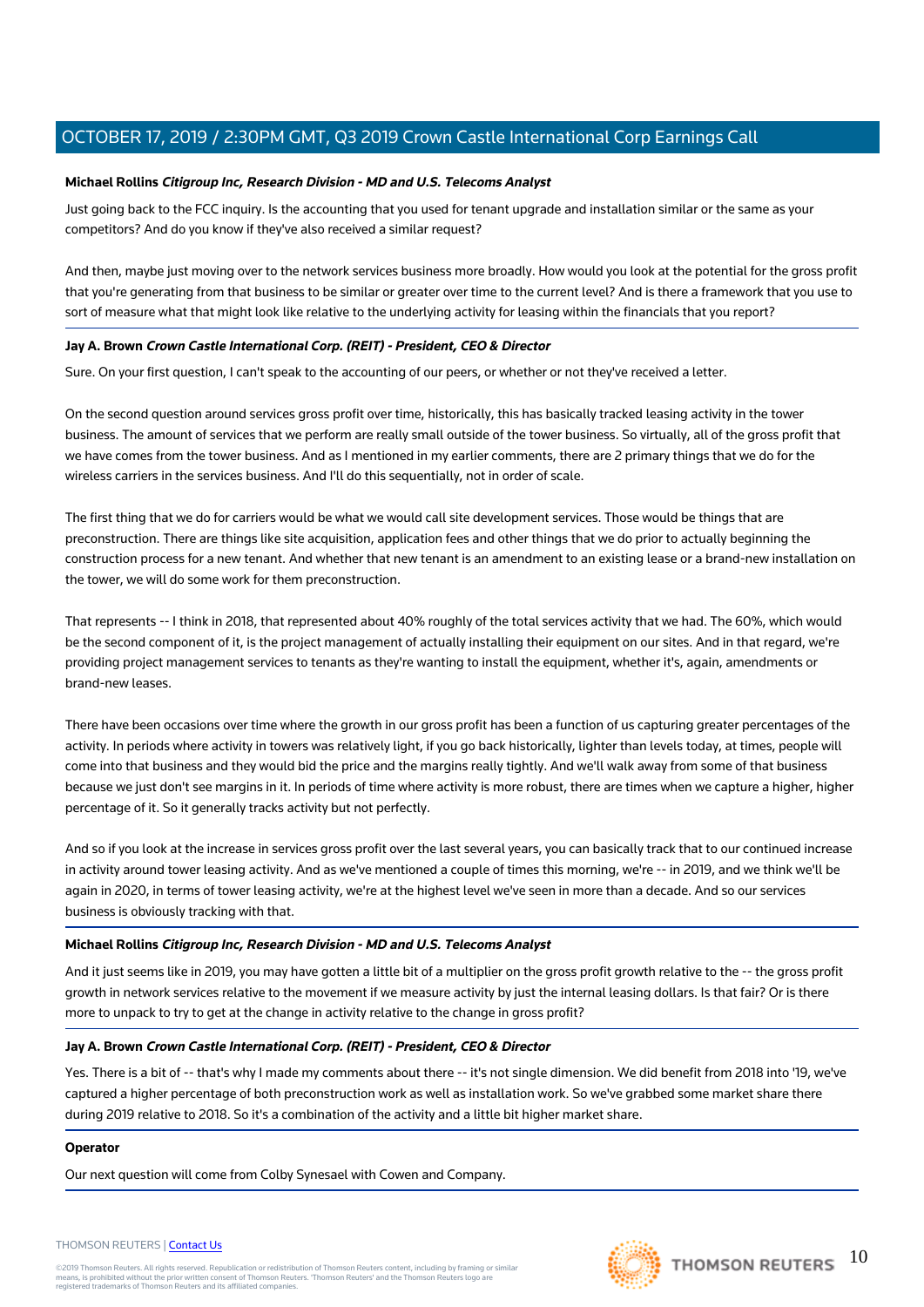## **Jonathan David Charbonneau Cowen and Company, LLC, Research Division - VP**

This is Jon on for Colby. Within the fiber business, can you talk about the bookings trends you witnessed in the third quarter versus maybe the second quarter? And do you believe there's some potential that the 3% growth for 2020 could ultimately prove conservative?

## **Jay A. Brown Crown Castle International Corp. (REIT) - President, CEO & Director**

Yes. We saw the business continued to perform well. In the third quarter, it obviously came in line with our expectations. You saw from the numbers that we gave on an incremental basis in 2020 our midpoint of growth, \$165 million, compared to \$150 million in 2019. Of that larger asset -- off the larger revenue base, the growth is still 3% which is where we guided. I think our outlook for that and guidance around it, as we've said a couple of times this morning, is that 3%. We feel good about that. We believe we can sustain that over a long period of time, and we're doing everything we can to increase it.

As I look at the quality of the fiber and where it's located and the opportunity there, that fiber is running right past a significant addressable market that I believe our fiber could provide services to. And I think as we get better at the business, I'm hopeful that we will be able to increase it and see an opportunity.

Our 2020 outlook is a balanced view of what we think are the best thing that could happen to us, the worst things that could happen to us and trying to weigh a number of different assumptions around it. And as we get into 2020, if we figure out a way to do a little better in the business, we'll certainly update you.

## **Operator**

Our next question will come from Ric Prentiss with Raymond James.

# **Richard Hamilton Prentiss Raymond James & Associates, Inc., Research Division - Head of Telecommunication Services Equity Research**

A couple of questions if I could. Jay, I think you mentioned that the change in the straight-line adjustment for 2020 looks like about maybe \$40 million improvement there. We have been expecting maybe more like \$100 million change there. It looks like T-Mobile now is more like 6 years versus 5 years, but how should we think about that change?

Then also as we look into maybe '21, are we expecting a bigger change from straight-line adjustment as we go from '20 to '21 and get that to be a positive adjustment since cash is so important to look at?

## **Daniel K. Schlanger Crown Castle International Corp. (REIT) - CFO, Senior VP & Treasurer**

So Ric, let me take that one. What adds to that straight-line, as you know, is extension of current leases and signing new leases. And we believe that the combination of those 2 activities will lead to an additional \$40 million to straight-line revenue. I can't really -- I don't -- I can't really speak to your expectation of \$100 million compared to that number. But we believe that what we've captured in there is a new leasing activity that we expect in our guidance and our outlook. And included in that, like I said, is the extension of current leases to the extent that, that happens.

And looking into 2021, we're just giving guidance for 2020 now. So we can get into that when we start talking about 2021 and how it all may look out. But right now what we're talking about, as we mentioned, at the midpoint, we're around \$40 million for 2020.

# **Richard Hamilton Prentiss Raymond James & Associates, Inc., Research Division - Head of Telecommunication Services Equity Research**

Sure. In the supplement, you do give a little extra detail. But obviously, it's a static picture as far as what the adjustment between book and straight-line is. So that's kind of where we had gotten the early indication on 2020 and thinking on '21. So that's why I'm just trying to -- I know you don't give guidance on '21, but you do provide that supplement, some extra kind of color.

## **Daniel K. Schlanger Crown Castle International Corp. (REIT) - CFO, Senior VP & Treasurer**

That supplement, as you pointed out, is a snapshot in time as of our business -- that relates to our business as of September 30, 2019. And it will move depending on what happens with the business as we sign new leases and extend new leases. So that's why we give it



#### THOMSON REUTERS | [Contact Us](https://my.thomsonreuters.com/ContactUsNew)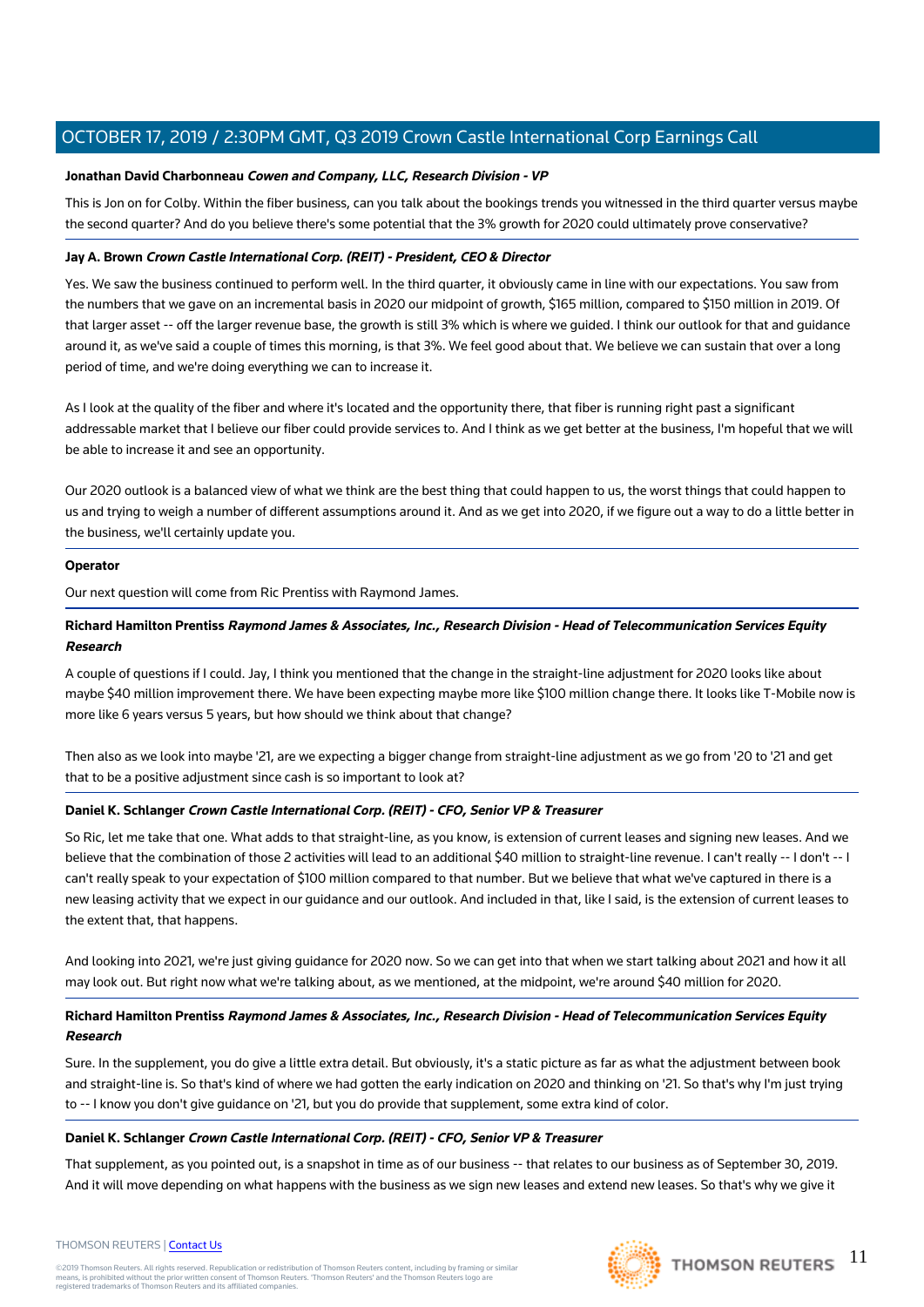because we want to give as much detail as we can. But looking into the future, we want to give that as part of our outlook not as a static picture.

# **Richard Hamilton Prentiss Raymond James & Associates, Inc., Research Division - Head of Telecommunication Services Equity Research**

Sure. Okay. Second question is amortization of prepaid rent. It looks like that amortization of prepaid rent went up maybe about \$25 million from 2018 to 2019. As we look at your 2020 guidance, should we assume a similar increase of maybe \$25 million, more or less? Just trying to think of what the amortization of prepaid rent contribution is in 2020.

## **Daniel K. Schlanger Crown Castle International Corp. (REIT) - CFO, Senior VP & Treasurer**

Yes. First, that's about right. It's in that neighborhood from 2018 to 2019. And we believe that going into '20, it will be a little higher but not anything that would be material.

# **Richard Hamilton Prentiss Raymond James & Associates, Inc., Research Division - Head of Telecommunication Services Equity Research**

Okay. And then the last one, Dan, you mentioned, on churn on the tower side be up at that 2% level in 2020 because of kind of wrapping up the acquired network churn late '19. How much dollars are left in there so we just can kind of get a sense of what that is as we get to finishing up '19 and into 2020 on a dollar basis?

## **Daniel K. Schlanger Crown Castle International Corp. (REIT) - CFO, Senior VP & Treasurer**

Well, what we've seen now is that we think we've taken almost all of it at this point, and then it'll just be the flow-through from the activity that we've already seen going into the remainder of this year and then into 2020. And it's most of the difference between our - what will be normalized at 1% and where we are now at about 2%. And therefore, as we get into the back end of 2020, we think that, that number of incremental churn will come down and we'll get closer to the lower end of our 1% to 2% long-term guidance.

## **Richard Hamilton Prentiss Raymond James & Associates, Inc., Research Division - Head of Telecommunication Services Equity Research**

Makes sense. So long term, more like 1% what you're seeing in the historical asset and in the other acquired networks, et cetera.

## **Jay A. Brown Crown Castle International Corp. (REIT) - President, CEO & Director**

I think that's fair, it's within that range. And we'll be on the lower end of that range as opposed to the higher end of that range.

## **Operator**

Our next question will come from Nick Del Deo with MoffettNathanson.

## **Nicholas Ralph Del Deo MoffettNathanson LLC - Analyst**

Dan, can you walk us through the mechanics of what gets expensed and what gets capitalized in the services business?

## **Daniel K. Schlanger Crown Castle International Corp. (REIT) - CFO, Senior VP & Treasurer**

Sure, Nick. I want to take a step back and just talk about that, generally, as how we think about capitalization. And what we do, and I think this is what any company does, that it's basically looking at what are the expenditures that add to the long-term value of an asset can generate future revenues on an asset. Anything that does that, we will capitalize. To the extent that we are making expenditures that, for instance, are more maintenance in nature but do not add to the long-term revenue-generating potential of that asset, we will expense.

## **Nicholas Ralph Del Deo MoffettNathanson LLC - Analyst**

Okay. Are you capitalizing -- so does that mean you're capitalizing costs incurred for the services business to PP&E, like tower improvements?

#### THOMSON REUTERS | [Contact Us](https://my.thomsonreuters.com/ContactUsNew)

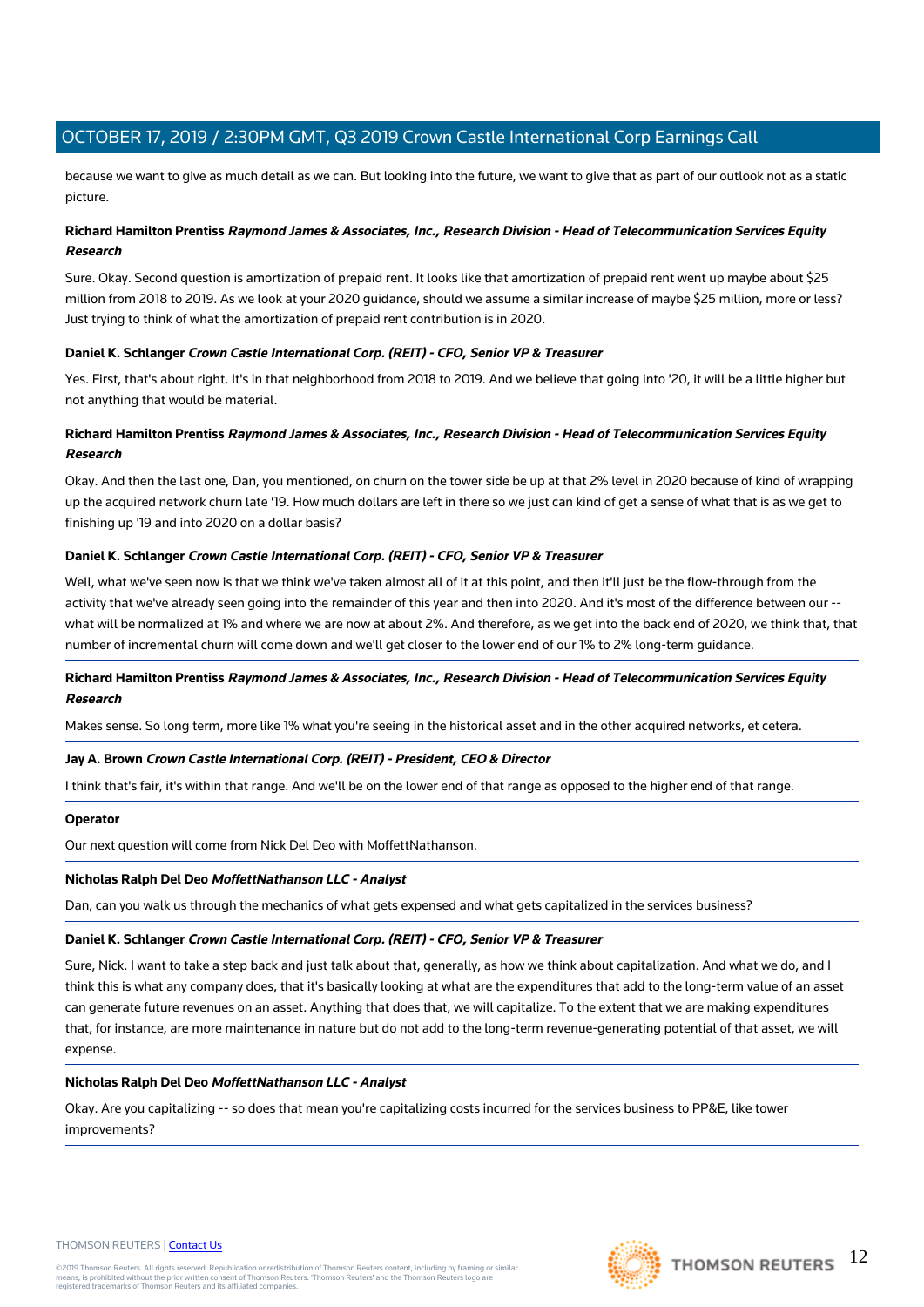#### **Daniel K. Schlanger Crown Castle International Corp. (REIT) - CFO, Senior VP & Treasurer**

Yes. They're -- so Nick, like I said, we capitalize the costs that add to the long-term nature of the asset. And I think you can appreciate that given where we are with our discussions right now, we don't want to get into a lot more detail here.

#### **Nicholas Ralph Del Deo MoffettNathanson LLC - Analyst**

Okay. Understood. Then maybe switching gears then, one on the small cell front. As we think about the lengthening installing frame, are there any exit clauses in customer contracts if you're not able to deliver the small cells in a given time frame? I recognize that they may not choose to exercise them because waiting might be a better option than exiting, but I'm kind of curious if they're there.

## **Daniel K. Schlanger Crown Castle International Corp. (REIT) - CFO, Senior VP & Treasurer**

I'm sure they have an exit should we not perform appropriately under the contracts, but these are committed contracts. So to the extent that we're performing appropriately, we're not on the hook based on certain barriers like municipalities and utilities that would make the time line very, very long. So I think as we talk about the contracted base of small cells that we have, we don't view those at risk as long as we can get them on air at some point.

#### **Operator**

Our next question will come from Batya Levi with UBS.

#### **Batya Levi UBS Investment Bank, Research Division - Executive Director and Research Analyst**

Couple questions. Just going back on the guidance. Given that you're expecting a similar organic growth in macro next year, and this includes a small amount from new leases that could be signed when the deal closes, can you provide more color on what type of activities you think actually could slow down to make for that difference?

And maybe any thoughts on commercial availability of CBRS if you're seeing any increased activity from the carriers as they deploy that? And a final question on the discretionary CapEx. It looks like it's a little bit lower versus '19. Can you talk about what's driving that reduction?

## **Jay A. Brown Crown Castle International Corp. (REIT) - President, CEO & Director**

Sure. On the first point, I really don't want to get into a specific customer guidance around what we expect in calendar year 2020. We've tried to frame this in a way that's helpful and just relatively minimal amount of activity that would happen in 2020 and how that would flow through to the guide that we've given. So I'm not sure I can add much color to that. We certainly assume that during 2020, we'll see new macro leases across the portfolio and across the industry, and those will have some contribution in 2020 but those leases will, frankly, have more meaningful contribution to our 2021 results.

On CBRS, we are watching that activity. There is some of it, but it's not material to the results today. We don't expect that it will be material to our results in 2020 and the outlook that we're providing. Initially, I think most of the CBRS activity appears to be focused in building. So we're seeing some of that in the venue opportunities that we have, and that may contribute there. But it's really small at this point and not a material driver of the business.

## **Daniel K. Schlanger Crown Castle International Corp. (REIT) - CFO, Senior VP & Treasurer**

On the discretionary capital, Batya, the reduction really is to -- is related to what we believe it will take to put on air all of the assets that we believe will generate the new leasing activity that we have coming in to 2020. And we believe that's just lower in 2020 than it is in 2019. As you know, there was a step-up in activity going into 2019, and we're leveling out a bit in 2020. And the result of that is a slightly lower capital expenditure profile than what we're seeing in '19.

#### **Batya Levi UBS Investment Bank, Research Division - Executive Director and Research Analyst**

Okay. One just follow-up. Can you give us a rough split of the fiber and small cell revenue base as we exit the year? Is it more like 80% fiber and 20% small cell?

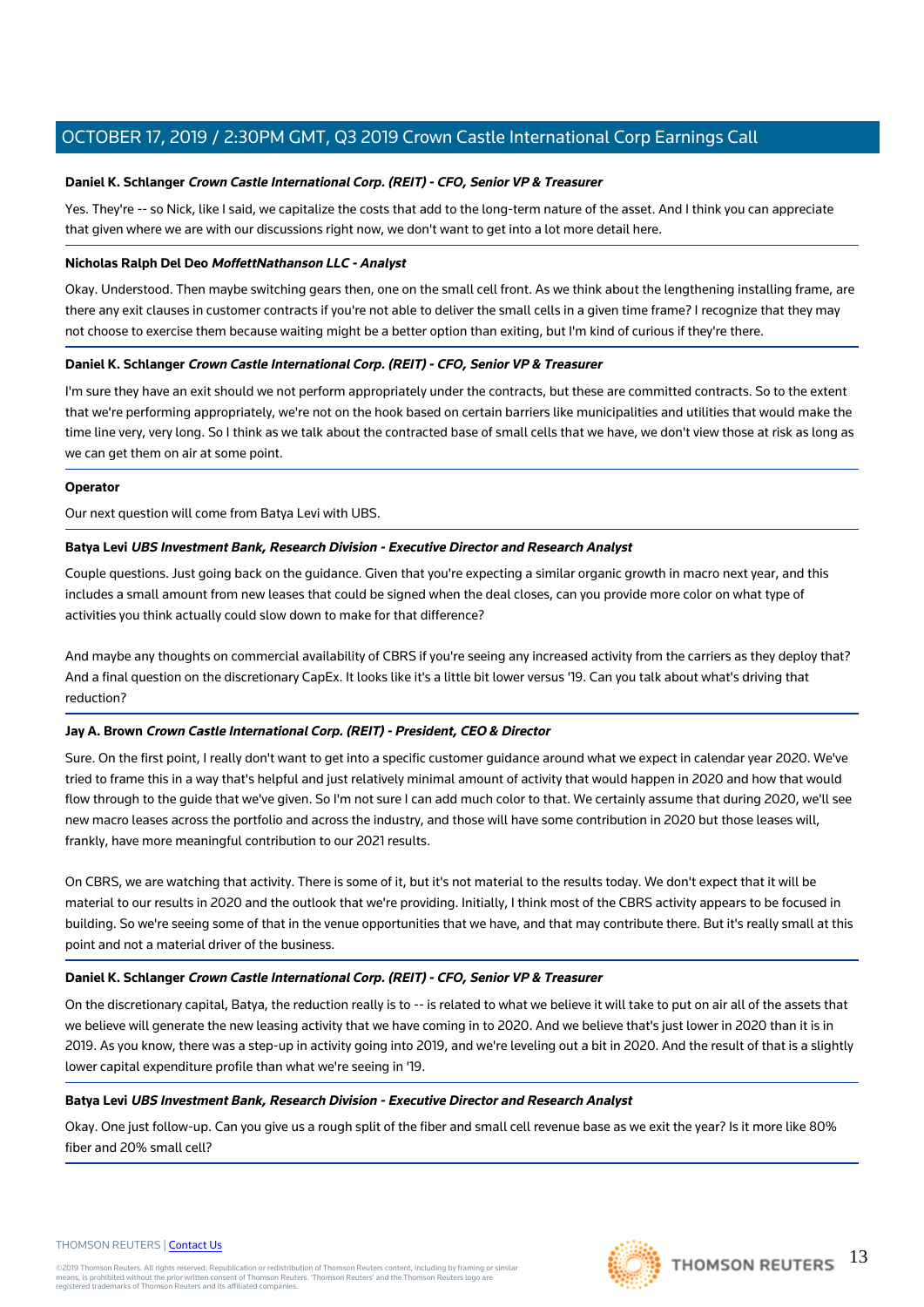# **Daniel K. Schlanger Crown Castle International Corp. (REIT) - CFO, Senior VP & Treasurer**

Yes. It's closer to 70% fiber, 30% small cell going into 2020 than it is the 80/20.

## **Operator**

Our next question will come from Robert Gutman with Guggenheim Securities.

## **Robert Ari Gutman Guggenheim Securities, LLC, Research Division - Senior Analyst**

The site leasing -- fourth quarter site leasing revenue implied, given year-to-date progress and even at the high end of full year guidance, it seems like the fourth quarter implication is pretty flat versus third quarter, just a hair higher as we think about fourth quarter usually being seasonally stronger. So can you talk about -- a little bit about the timing through the year there?

And maybe pull into that a little bit about how you see order activity in the second half of the year versus the first half of this year.

## **Jay A. Brown Crown Castle International Corp. (REIT) - President, CEO & Director**

Yes. Happy to answer that question. We had maybe a seasonally strong third quarter as we think about -- as we think about historically the activity in Q3 was stronger. So I would just -- I would chalk that up to timing. Obviously, we're not changing our full year outlook for 2019. We did expect Q3 to be really strong relative to the full year. And so to the extent you're noticing a little bit of movement between Q3 and Q4, we believe that to be just timing.

## **Robert Ari Gutman Guggenheim Securities, LLC, Research Division - Senior Analyst**

And what about the pace of new order activity in the second half of the year versus the first half of the year?

## **Jay A. Brown Crown Castle International Corp. (REIT) - President, CEO & Director**

Well, the second half of the year leads right into our 2020 outlook. So the leasing and the bookings that we're doing in the second half of this calendar year, those flow into leases that are turning on in 2020 to the extent we don't get them on air at the end of 2019. So I think a good read-through for particularly second half activity of '19, that is you can get a good proxy for that by looking at the outlook for 2020. So when we make comments in 2020 to say that the leasing activity in '20 looks substantially similar to that of 2019 in terms of change in our reported revenue growth, that's really a proxy for what happened for the second half of 2019.

So I say all that to say second half of 2019 activity is at the highest levels we've seen in a decade, except for the periods in the second half of '18 through the beginning of '19. So it's been incredibly, incredibly strong. And really hopeful as we go into '20.

## **Daniel K. Schlanger Crown Castle International Corp. (REIT) - CFO, Senior VP & Treasurer**

And as you remember, Robert, we increased our new leasing activity expectations earlier this year on an increasing level of activity through 2019. So we believe that this higher level activity we're seeing now will continue.

## **Robert Ari Gutman Guggenheim Securities, LLC, Research Division - Senior Analyst**

Great. And on the incremental small cell orders, how much of that is new builds versus second tenants, the breakout proportionally?

## **Jay A. Brown Crown Castle International Corp. (REIT) - President, CEO & Director**

Similar to what we've seen over the last several quarters. So we're still seeing the predominant amount of the activity is coming from new locations where we're going to extend the fiber off the plant. But we're seeing co-locations in that mix as well to the tune of about 30% to 40% of the activity is coming in, in co-locations, and about 60% -- 60% to 70% would be new extension of the fiber networks that we have in place.

The activity continues to be focused in the top 30 markets of the U.S. So there is some marginal activity outside of that, but certainly this increase that we're talking about this morning, that's coming in, in almost entirely the top 30 markets.

## **Operator**

Our next question will come from Tim Horan with Oppenheimer.



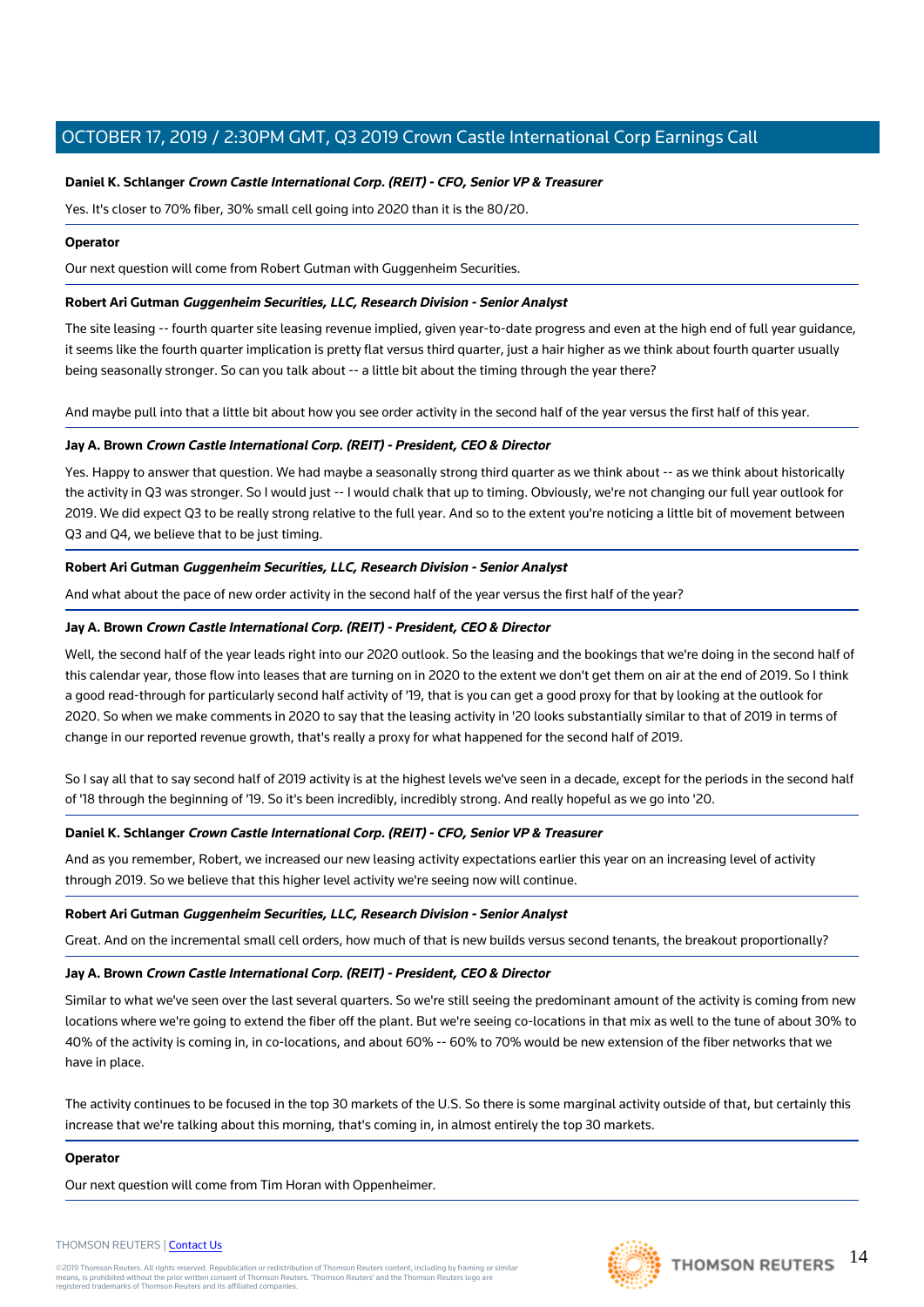## **Timothy Kelly Horan Oppenheimer & Co. Inc., Research Division - MD and Senior Analyst**

Maybe just asking -- I'm sorry guys. Maybe just asking the question a little differently on Sprint, T-Mobile, DISH. Do you think that merger ends up changing the trajectory of revenue at all over the next 5 years for the -- does it improve it? Does it keep things relatively the same? Does it hurt? I mean I know there's a million moving parts.

And then secondly, are you seeing much industry -- interest from the cable companies yet or do you think they're engineering wireless networks at this point? And then lastly, are the municipalities and utilities, are they improving on their ability to kind of process all the orders here for small cells? Or when do you think that improvement comes where we could get to a good run rate again?

#### **Jay A. Brown Crown Castle International Corp. (REIT) - President, CEO & Director**

Sure. I think to your question around longer term, the driver of our business is really data traffic growth, which I referenced a couple of times in my comments. And I think regardless of the logos, the number of logos, who owns what spectrum, I think what drives our business and the investment in the infrastructure goes to what is the data traffic opportunity. And if our assumption is right around the coming of 5G and the amount of infrastructure that's going to be required for that, I think our business is going to perform really well, regardless of the outcome there. There may be some short-term changes that we're talking about on a quarter-to-quarter basis, depending on what the ultimate outcome of the industry structure is.

But the long-term trajectory of revenue growth, we believe, that is a very favorable environment. And it's why we -- when Dan and I are having these kinds of conversations, it's why we spent so much time trying to focus around the dividend and our dividend growth of 7% to 8%. Inside of that range of 7% to 8%, we're taking into consideration a number of different outcomes, whether it's movements and activity around leasing as well as changes in interest rate environment and other things. We're trying to look out over a really long period of time and say, well, how do we think the business will perform over a long period of time? And that drives us to talk about kind of the dividend growth of 7% to 8%.

And to your question, looking at the longer term of kind of what it would look like over the next 5 years or so, I would say I think our view around dividend growth of 7% to 8% encapsulates the number of different industry structures, deployments in new technologies, different spectrum bands. And we believe it'll be really favorable for us.

On your second question around cable companies, again, I'm going to beg off on that because I really don't like to talk about specific customers. I think more generally, as we move towards 5G, there's a mix of a lot of customers that are starting to look at the need for infrastructure and how they could own wireless networks in ways that go beyond what we've historically seen. And we've seen leasing from players outside of the 4 big operators in the U.S. this year, and that activity has been up compared to prior years. So we've benefited from some leasing outside of the big 4 operators. I think as we move towards 5G, you're likely to see that continue.

Then your last question around municipalities and utilities. We're certainly working really hard to try to get there. There have been a number of governmental entities that have been helpful on that front. Obviously, the FCC has worked really hard to try to put out some guidance and some rules that are intended to give clarity to the timeline and to the amount. Those rules have been helpful in a lot of cases. But we also ran into utilities and municipalities that just failed to comply with the orders and the rules of the FCC.

A number of states have undertaken activities and try to -- to try to help this activity. And so we're up to mid-20s in terms of number of states that have passed legislation that enables our ability to deploy this with committed timelines and committed cost structures. And there are a number of other states that we're working on at the state level. In general, though, I would say as we talked about kind of the operating components, how long is it going to take us to deploy these, all of those changes and opportunities, they really haven't changed our trajectory of how quickly we think we can deploy these.

Ultimately though, I mean just going all the way back to kind of where we started in the conversation in my prepared remarks, this business, at its most basic level, is the significant investment of capital up front to own an asset that can be shared. And that sharing occurs over a very long period of time. And the timing, while we certainly are working on it and we want to deliver for our customers a small cell node as absolutely quickly as we can, ultimately, as we think about looking at the business and whether or not it makes sense

#### THOMSON REUTERS | [Contact Us](https://my.thomsonreuters.com/ContactUsNew)

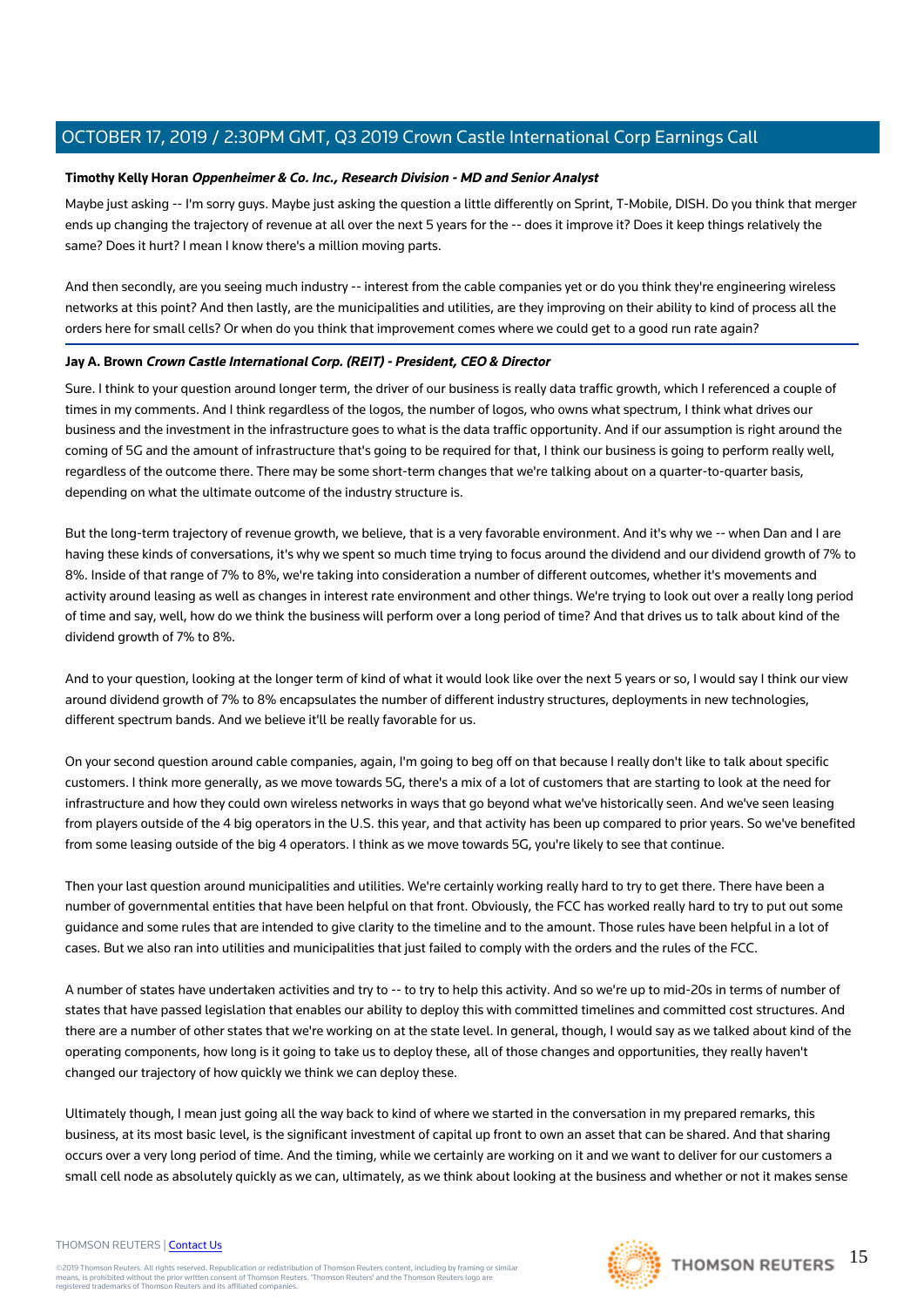for us to own the shared asset and what the returns are, we're less focused on the exact timing of when we can get these small cell nodes on and much more focused around what's the addressable market and what's the opportunity there.

And we have found, by running the tower business over a long period of time, that the patient, steady execution of adding tenants to that shared asset over a long period of time is how you can effectively drive great returns on the investments that we've made. And we're really focused on how do we do that cost-effectively and thoughtfully and then position ourselves really well with our customers to be the go-to provider because we can provide them with the low-cost solution that they can count on. And that's what we're focused on day-in and day-out to run the business well.

#### **Operator**

Our next question will come from Spencer Kurn with New Street Research.

#### **Spencer Harris Kurn New Street Research LLP - Analyst of Towers and Infrastructure**

I have a couple of questions. But on small cells, you talked about your new leasing revenue being back-end weighted. I was wondering if you can provide a little bit of context on the cadence of new leasing activity that you expect in the guide for towers and fiber.

#### **Daniel K. Schlanger Crown Castle International Corp. (REIT) - CFO, Senior VP & Treasurer**

Those are generally flat across the 2020 outlook, Spencer. There's no significant change from first half to second half, [at least for us].

#### **Spencer Harris Kurn New Street Research LLP - Analyst of Towers and Infrastructure**

Okay. Got it. And then on CapEx, I was just wondering if you could put a finer point on where you expect the lower CapEx to come from, whether it's towers or small cells or fiber in 2020?

## **Daniel K. Schlanger Crown Castle International Corp. (REIT) - CFO, Senior VP & Treasurer**

It's in the fiber, small cells arena, Spencer. The towers are going to be relatively similar and then building the asset out for the fiber, small cell business is what we're spending a little less money on in '20 than we did in '19.

#### **Spencer Harris Kurn New Street Research LLP - Analyst of Towers and Infrastructure**

Got it. And then just lastly on small cells, have you -- you've historically talked to a win rate of around 50% of the market. And in the meantime, it feels like we've seen more growth from carriers building small cells themselves or cable companies talking about adding CBRS or WiFi to their own infrastructure. So I was just wondering if you could update us on your perspective of the competitive landscape. Has anything changed? Are you seeing better win rates? Or are they remaining stable?

## **Jay A. Brown Crown Castle International Corp. (REIT) - President, CEO & Director**

Yes. You're correct in that our historical experience has been we've one with what we believe to be about 50% of the opportunity that's been available in the market. And the small cells that have been deployed, we believe we've won about 50% of that activity. We're certainly not underwriting. As we think about the long-term returns of the business, we're not underwriting that has what we believe will have significant growth in the amount of activity. I quoted the CTIA stat in terms of a tenfold increase in the number of small cell nodes between now and 2026.

We don't assume that we're going to continue to win 50% of the activity. We believe we'll win a very high percentage of the activity that happens in the areas where we have existing fiber. And to the extent that there is activity outside of where we have fiber today, then it will be just an investment decision around whether or not we would like to continue to expand the business. And that goes back to kind of my comments, a couple of questions ago, around how are we thinking about running the business. We're focused on how do we grow the dividend per share over a long period of time. And to the extent that we continue to expand the base and follow the carriers in the markets beyond what we have today, that will really be an investment decision around what do we believe the returns are, the initial returns plus the opportunity for future growth there. And to the extent that the return -- the return structures stay similar to what it is today, I think we'll continue to do that. If it changes, then we'll evaluate that capital at that point. But we're not underwriting an assumption there.

#### THOMSON REUTERS | [Contact Us](https://my.thomsonreuters.com/ContactUsNew)

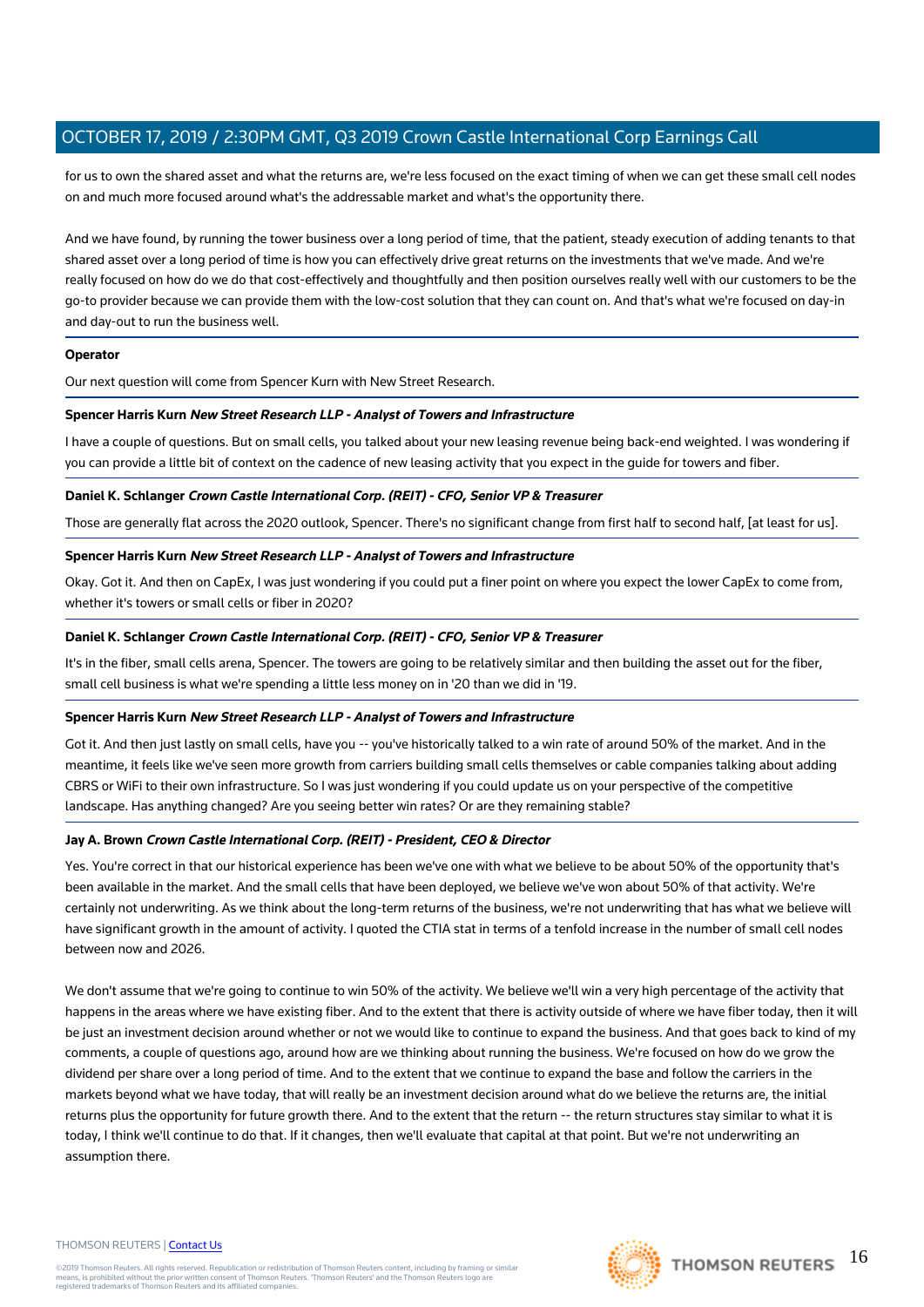To your question around self-perform, we believe that it is the most likely -- if Crown Castle is not building a small cell, the most likely scenario is that the work is being self-performed by the carriers. Again, similar to kind of the tower industry in the earlier days, where there were a few providers who were building a bunch of towers but the carriers were also self-performing. There are locations that we choose not to build small cells and build fiber, and in those cases, oftentimes, the carrier is going to do it themselves. There are other cases where we would potentially be interested in doing it but the carriers decide that they want to self-perform.

I think the scale of what's going to be needed around small cells over the coming decade is you're going to have some of all of that and more. And so I think we'll continue to see the carriers self-perform and build a significant number of small cells themselves. And I think we'll do really well in the places where we've chosen to build fiber and capture lease-up opportunities against that fiber to drive our returns.

Maybe we'll take -- given the time, we'll take one more question.

## **Operator**

Our last question for today's presentation will come from Brandon Nispel with KeyBanc Capital Markets.

#### **Brandon Lee Nispel KeyBanc Capital Markets Inc., Research Division - Research Analyst**

I want to follow up on Robert's questions on bookings activities. Specifically on towers, though, is the backlog of business signed but not commenced up year-over-year? And maybe just provide some color from a year-over-year and quarter-over-quarter perspective in 3Q. Then I have a follow-up question.

#### **Daniel K. Schlanger Crown Castle International Corp. (REIT) - CFO, Senior VP & Treasurer**

Yes. Just to clarify, Brandon, you're asking third quarter of 2019 over third quarter of 2018? Is that the question you were asking?

#### **Brandon Lee Nispel KeyBanc Capital Markets Inc., Research Division - Research Analyst**

Yes. Yes, [actually].

#### **Daniel K. Schlanger Crown Castle International Corp. (REIT) - CFO, Senior VP & Treasurer**

Yes. I think from what you can piece together, especially from how we've talked about the new leasing activity being higher in '19 than '18, and then increasing it during '19 from our original outlook and expectation, that it has been building over time and that is included into the third quarter. And we believe that, as Jay has mentioned a few times, that this activity level in towers which is the highest we've seen in a decade will continue into 2020. So it has been increasing. And we think it will continue around this pace going forward.

#### **Brandon Lee Nispel KeyBanc Capital Markets Inc., Research Division - Research Analyst**

Got it. And then on the small cell business, I know you guys called out 1% churn in small cells. Why is that happening? That is pretty new in the last couple of years. I'm just curious why there's any churn in that business at all.

Then on the escalator for the small cell business, is 1.5% sort of the best that you guys do? And does that cover your cost inflation in that business longer term?

#### **Daniel K. Schlanger Crown Castle International Corp. (REIT) - CFO, Senior VP & Treasurer**

Sure. The churn of about 1%, I know this may not be a totally satisfying answer, but there are going to be times when there are certain nodes that just aren't performing in a way that it is appropriate, or that somehow we want that our customers don't want, at one particular point or one particular location. And 1% churn level now, I think you can take it to say that it's pretty de minimis and not something that I think is indicative of anything other than there are just certain times where nodes get turned off.

With regard to the escalator itself, the 1.5%, as we've talked about historically, there's been somewhat of a thought process split. It's not in the contract, but a thought process between the escalation on the node portion and the escalation on the fiber portion. Where the fiber portion doesn't get an escalator, the node portion, which is approximately more -- approximates more, the tower business does get an escalator. And as we've kind of worked through that, we've gotten to a point where the escalator is on average about 1.5% in the small